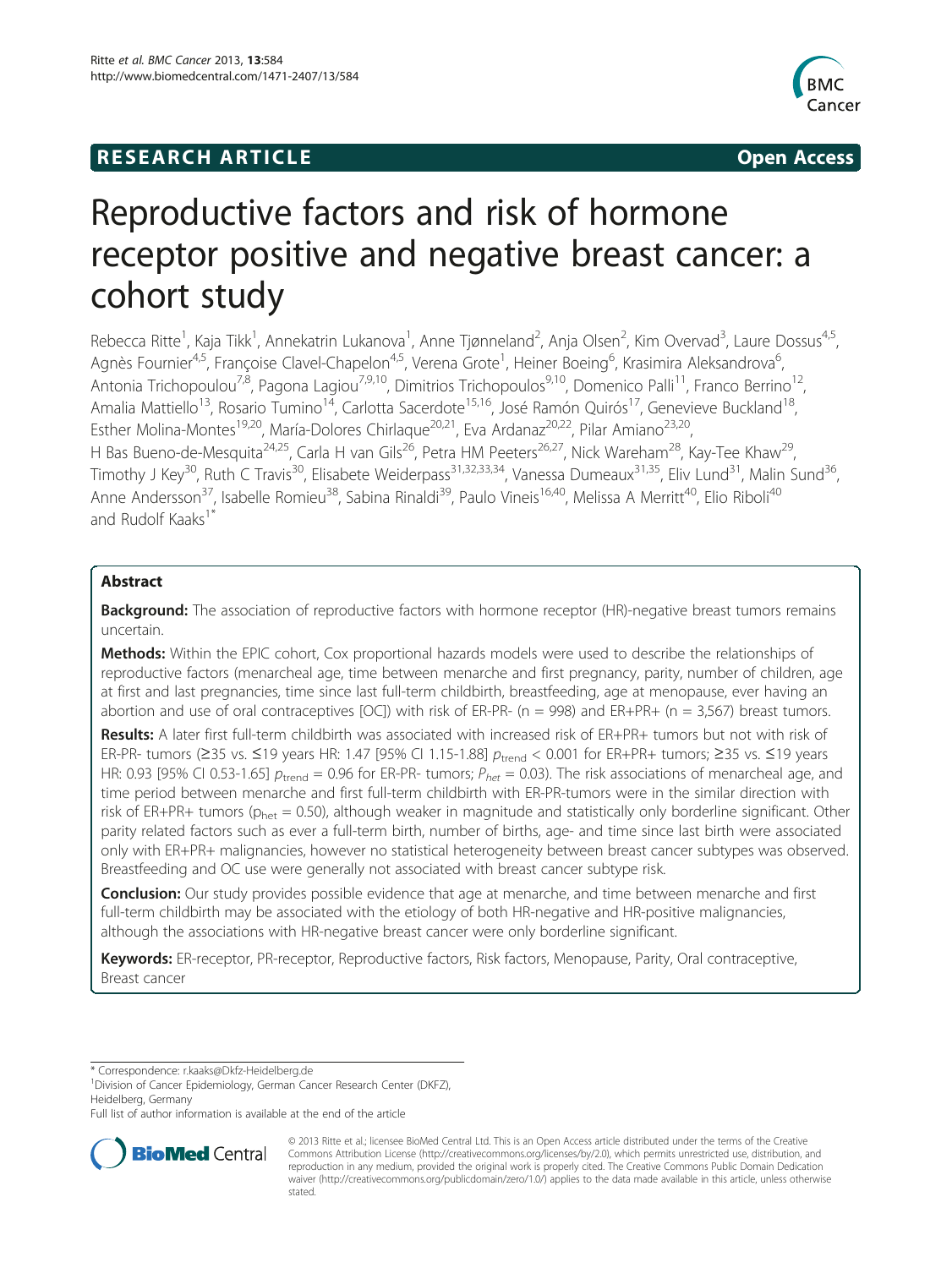### Background

Breast cancer is a complex and heterogeneous disease with a variety of histo-pathological and molecular subtypes with diverse clinical outcomes and relationships with established risk factors [[1-3\]](#page-10-0). The major sub-classification of clinical breast tumors is based on the detection of estrogen (ER) and progesterone (PR) receptors and guides targeted therapies and provides important prognostic information [[4](#page-10-0)]. The presence or absence of hormone receptors, along with human epidermal growth factor-2 (HER2) also broadly correspond to more detailed molecular subclassification of breast tumors, as determined by microarray-based gene expression profiling coupled to hierarchical clustering analyses [\[5](#page-10-0)-[7](#page-10-0)]. In addition to the clinical use of ER and PR, epidemiological data indicate that the association of reproductive history with breast cancer differs by the expression of ER and PR receptors [\[2\]](#page-10-0).

Factors that influence the lifetime cumulative exposure to hormones during reproductive life, such as the age at menarche, age at first child-birth, time between age at menarche and first child birth, number of children, use of oral contraceptives (OC) and breastfeeding, have been suggested to be associated with risk of hormone receptor (HR)-positive malignancies (ER-positive or joint ER+PR+) [[2,8-11\]](#page-10-0). However, distinct risk factors for HR-negative (ER-negative, or joint ER-PR) cancer are debated [\[2,3,8,12](#page-10-0)] and the etiologies of ER+PR+ and ER-PR- tumors remain unclear.

The incidence of HR-negative disease drops remarkably after menopause [[13](#page-10-0)] suggesting that ovarian derived sex steroid hormones do have an impact on HR-negative tumors and recent studies are starting to show risk associations of reproductive factors with HR-negative malignancies [[2,3\]](#page-10-0). In fact, opposite risk associations between ER-PR- and ER+PR+ tumors have been observed with parity [\[11,14\]](#page-10-0), age at first pregnancy [\[9](#page-10-0)] and breastfeeding [[11](#page-10-0)]. Nonetheless, due to the rarity and heterogeneous nature of HR-negative breast tumors, epidemiological studies have been hindered by small sample sizes resulting in inconsistent risk associations between reproductive factors and HR-negative disease [[8,11,15,16](#page-10-0)].

The incidence of HR-negative disease drops remarkably after menopause [[13](#page-10-0)] suggesting that ovarian derived sex steroid hormones do have an impact on HR-negative tumors and recent studies are starting to show risk associations of reproductive factors with HR-negative malignancies [[2,3\]](#page-10-0). In fact, opposite risk associations between ER-PR- and ER+PR+ tumors have been observed with parity [[11](#page-10-0),[14](#page-10-0)], age at first pregnancy [\[9](#page-10-0)] and breastfeeding [[11](#page-10-0)]. Nonetheless, due to the rarity and heterogeneous nature of HR-negative breast tumors, epidemiological studies have been hindered by small sample sizes resulting in inconsistent risk associations between reproductive factors and HR-negative disease [\[3,8,14,15](#page-10-0)].

### **Methods**

The European Prospective Investigation into Cancer and Nutrition (EPIC) is a multi-center prospective cohort study designed to investigate the relationships between diet, nutrition and metabolic factors and cancer, consisting of approximately 360,000 women and 150,000 men aged mostly between 25–70 years [\[16,17](#page-10-0)]. All participants were enrolled between 1992 and 2000 and came from 23 regional and national research centers located in 10 western European countries: Denmark, France, Italy, Germany, Greece Norway, Spain, Sweden, The Netherlands and the United Kingdom. Extensive details about the standardized procedures for recruitment, measuring baseline anthropometry, questionnaires on current habitual diet, reproductive and menstrual history, exogenous hormone use [OC and hormone replacement therapy (HRT) use], medical history, lifetime smoking and alcohol consumption history, occupation, level of education and physical activity and biological sample collection at study centers are given elsewhere [[16,17](#page-10-0)]. All subjects gave written informed consent. The Internal Review Boards of the International Agency for Research on Cancer and the local ethics committees in participating countries approved the analyses based on EPIC participants.

#### Study participants

Of the approximately 360,000 female participants in EPIC, women were excluded a priori if they had a history of cancer prior to recruitment or were missing a diagnosis or censoring date, thus leaving 345,153 participants. At the time of this analysis, three EPIC study centers, (Granada, Murcia and Malmo), did not provide any information on breast tumor hormone receptor status and therefore were excluded from this analysis  $(n = 26,091)$ . Women were further excluded if they were missing questionnaire data  $(n = 526)$  or were missing data on age at menarche, age at menopause, age at first full-term birth, ever use of OCs, number of full-term births, age at last full-term childbirth and duration of breastfeeding ( $n = 7,439$ ). This left a total of 311,097 women with 9,456 first primary invasive breast cancer cases from 10 countries for the present analysis.

## Questionnaire data and classification of reproductive variables

The details of standardized procedures for collecting baseline information on the age at first and last menstruation, parity, breastfeeding, exogenous hormone use, and hysterectomy from the general lifestyle questionnaire has been previously reported [\[17,18](#page-10-0)]. Briefly, in Greece, Italy, the Netherlands, Sweden and the United Kingdom, age at menarche was asked in years. In the other countries, age at menarche was asked in defined categories (≤8, 9, 10,..., 18, 19 or >19 years). The number of full-term pregnancies (defined as the sum of all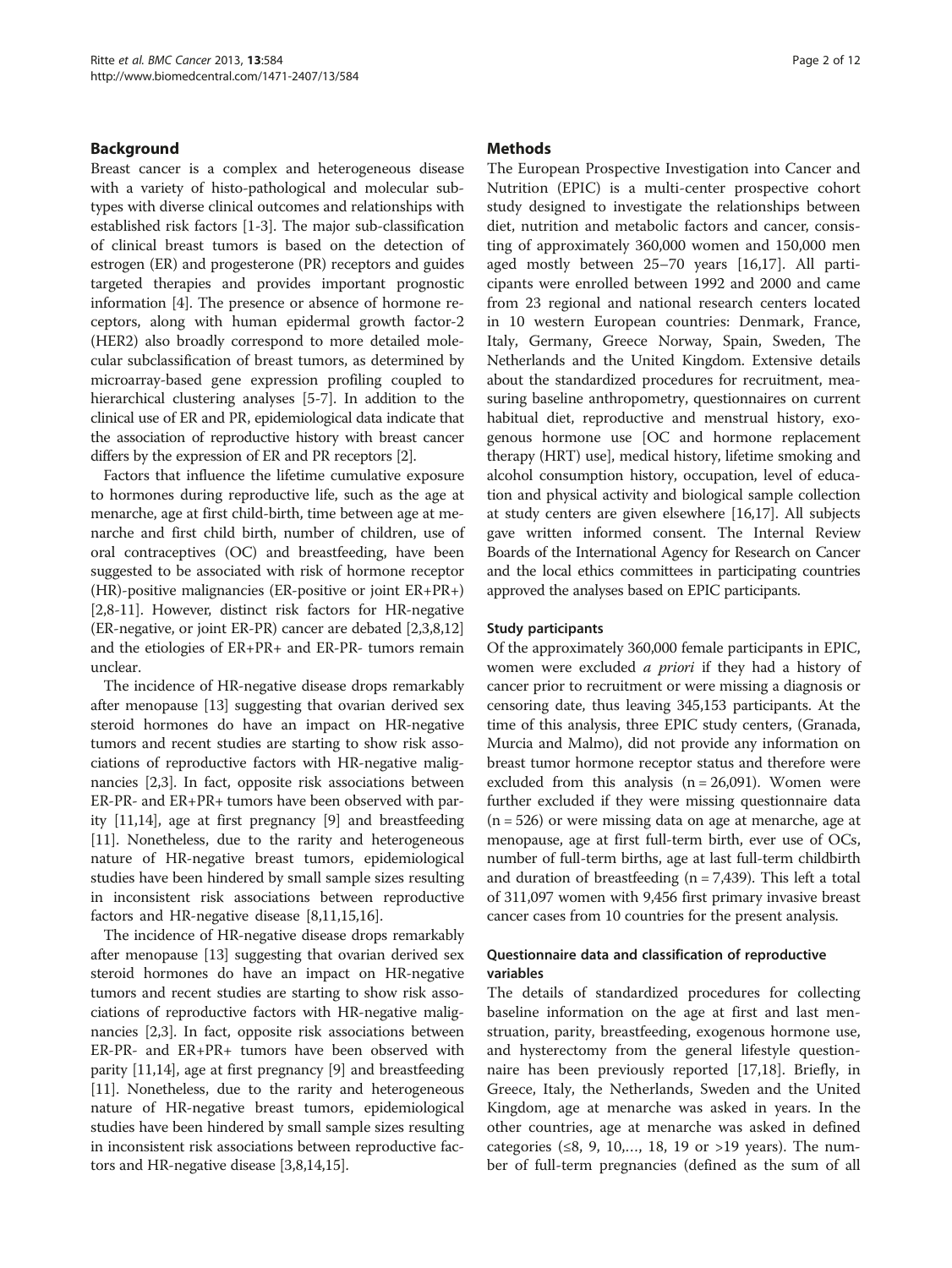live and stillborn children born) and spontaneous or induced abortions were also collected at baseline, together with the ages of the first three and last deliveries and the ages at first and last induced or spontaneous abortions and stillbirths. Except for Norway and the Swedish center Umeå, where information about multiple pregnancies was available, the number of pregnancies is overestimated as multiple pregnancies were counted as different pregnancies. The length of time between menarche and age at first pregnancy was estimated among women who had menarche between the ages of 8 and 20 years (time between menarche and first full-term birth = age at first full-term birth – age at menarche).

Women were considered postmenopausal at recruitment if they had had no menstrual cycles in the last 12 months, were older than 55 years (if the menstrual cycle history was missing), or had a bilateral oophorectomy. Women who were aged 46–55 years and had incomplete or were missing questionnaire data on menstrual history were classified with a peri/-or of unknown menopausal status. Women were deemed premenopausal if they reported regular menstrual cycles in the last 12 months or if they were younger than 46 years of age (if the menstrual cycle history was missing).

The details of standardized procedures for measuring height and weight at EPIC study centers has also been previously reported [\[19](#page-10-0)]. In most countries, height, weight and waist and hip circumferences were measured to the nearest centimeter and kilogram, in light clothing, according to standardized protocols. In Norway, Umeå and a large proportion from France, subjects' height and weight were measured and self-reported by the cohort participants themselves, following detailed instructions [[17,19\]](#page-10-0). For subjects that had neither self-reported nor measured weight or height data, the center-, age- and gender-specific average weight and height values were imputed for anthropometry variables used for adjustment purposes only. A sensitivity analysis that restricted the adjusted variables to those without imputation showed similar results to those presented (data not shown).

## Prospective ascertainment of breast cancer cases and the coding of receptor status

In all countries (except for France, Germany and Greece) incident breast cancer cases were identified using record linkage with cancer and pathology registries. In France, Germany and Greece, cancer occurrence was prospectively ascertained through linkage with health insurance records and regular direct contact with participants and their next of kin, and all reported breast cancer cases were then systematically verified against clinical and pathological records. Mortality data were coded according to the 10th Revision of the International Statistical Classification of Diseases, Injuries, and Causes of Death (ICD-10),

and cancer incidence data were coded according to the International Classification of Diseases for Oncology (ICD-O-2). Invasive (primary, malignant) breast cancer cases were classified as per the International Classification of Diseases for Oncology (Topography C50), second revision (ICD-O-2). Breast tumor receptor status was standardized across EPIC centers using the following criteria for a positive expression: ≥10% cells stained, any 'plussystem' description,  $\geq 20$  fmol/mg, an Allred score of  $\geq 3$ , an IRS  $\geq$ 2, or an H-score  $\geq$ 10 [\[20](#page-10-0)].

Vital status was collected from regional or national mortality registries. The last updates of endpoint data for cancer incidence and vital status were between 2005 and 2010, depending on the center. Women were considered at risk from the time of recruitment until breast cancer diagnosis or censoring (age at death, loss to follow up, end of follow up, or diagnosis of other cancer) respectively. A total of 7,095 breast cancer cases had information on ER status (5,723 ER-positive, 1,372 ER-negative); of which, 5,843 had further information on PR status (3,567 ER+PR+, 1,078 ER+PR-, 200 ER-PR+, 998 ER-PR-).

#### Statistical analysis

Associations between reproductive factors and the risk of breast cancer subtype were evaluated using Cox proportional hazards models to estimate hazard ratios (HR) and 95% confidence intervals (CIs). Breast cancer subtypes were defined as jointly classified ER+PR+ or ER-PR- breast tumors. Results for ER-positive versus ER-negative (ignoring PR status); and PR-positive versus PR-negative (ignoring ER status) were generally similar to the jointly defined ERPR breast cancer subtypes and have been included in Additional file [1:](#page-9-0) Table S1. Results for breast tumors with discordant ER and PR status and unknown ER and/or PR status have been reported in Additional file [2](#page-9-0): Table S2. All analyses were stratified by age at recruitment in one-year categories and by study center, to prevent violations of the proportional-hazard assumption. Trend tests across levels of exposure categories were performed on the continuous categorical variables entered as ordered, quantitative variables into the models.

Age at menarche was categorized as ≤12, 13–14 and ≥15 years and time between menarche and first fullterm childbirth as <10 and ≥10 years. Parity related variables were divided into the following categories ever vs. never, number of full-term pregnancies  $(1, 2, \ge 3)$ , age at first full-term childbirth as ≤19, 20–24, 25-29, 30-34, ≥35 years, age at last full-term childbirth since recruitment as  $\leq 24$ , 25–29, 30-34,  $\geq 35$  years and time since last child birth as  $\leq 20$  and  $> 20$  years. Breastfeeding was categorized as ever versus never, and  $\leq 1$  month, 2-3, 4–6, 7–12, 13–17 and ≥18 months for total cumulative duration of breastfeeding. Dichotomized categories of ever vs.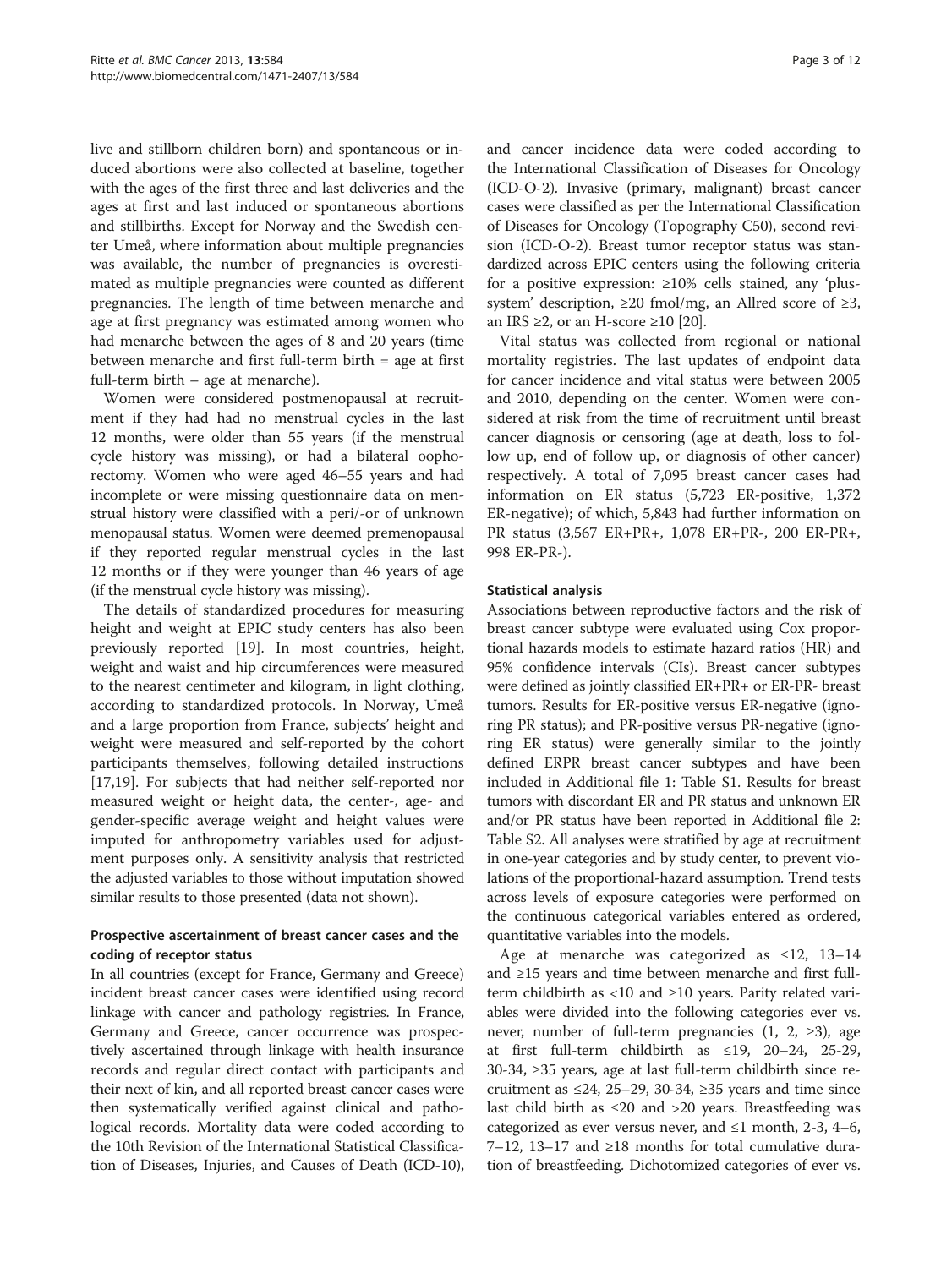never having had a spontaneous or induced abortion, ever vs. never OC use, and current versus not currently using OCs (at baseline) also were analyzed. The duration of OC use was categorized into ≤1, 2–4, 5–9, and ≥10 years. Age at menopause was divided into the categories ≤48, 49–50, 51–54 and ≥55 years.

A basic model stratified by age and center and a multivariable model further adjusted for body mass index (BMI kg/m $^2$ , as a continuous variable), height (as a continuous variable), menopausal status at enrolment (premenopausal, peri-/unknown menopausal, postmenopausal [natural and surgical menopause], HRT use (premenopausal, ever use, never use and missing in postmenopausal women only), smoking status (current, former, never, missing), baseline alcohol consumption (non-consumers, 0.1–6 g/day, 6-12 g/day, 12-24 g/day, 24-60 g/day and greater than 60 g/day, missing), physical activity (Cambridge Index: active, moderately active, moderately inactive and inactive, missing [\[21\]](#page-11-0)), education level (none, primary school, technical/professional school, secondary school, longer education including university degree, missing) were assessed. Missing values (generally  $\langle 2\% \rangle$  were accounted for by creating an extra category in each covariate.

To avoid collinearity when studying the joint effect of the number of full-term pregnancies, age at first and last full-term childbirth and time since last childbirth, we used the approach described by Heuch et al. [[22\]](#page-11-0). In analyses including age at last full-term childbirth and time since last childbirth in an age adjusted model, the general age effect was represented by the age effect among nulliparous women. We assigned constant values for age at full-term childbirth and time since last full-term childbirth (corresponding to the reference categories) to nulliparous women, and indicator variables were introduced in the model to ensure that the risk estimates reflected effects in parous women only.

Differences in risk estimates of a given factor and across breast cancer subtypes were analyzed using the data augmentation method as described by Lunn and McNeil, using a likelihood ratio test to compare the model with and without interaction terms between the exposure of interest and breast cancer subtype [\[23\]](#page-11-0). Women were considered at risk of a given breast cancer subtype until they were diagnosed with a different competing breast cancer subtype or were diagnosed with breast cancer and the receptor status information was missing. These women were censored at the time of occurrence of the competing breast cancer subtype [\[23](#page-11-0)]. To assess whether breast cancer subtype reproductive risk factors changed across women after menopause, left and/or right side censoring was used to count person years within defined age periods  $\lt 50$  years, and  $\ge 50$  years. As no differences were observed between risk estimates of reproductive risk factors and breast cancer subtype risk across the age-bands we report results for all women combined. A sensitivity analysis restricting to cases with any indication of an ER and PR expression versus a complete absence of ER and PR expression (0% cells stained, a "-" description (i.e. a negative/minus symbol description), 0 fmol/mg, an Allred score of 0, an  $IRS = 0$ , or an H-score = 0) was also performed. Heterogeneity in the risk associations between subgroups by age at diagnosis ( $<50$  vs.  $\geq50$  years), OC use, center, median BMI, age at first pregnancy and ever having breastfed were also examined using the Cochran's Q statistic. A previous analysis on postmenopausal HRT use has been reported in the EPIC cohort, therefore HRT use as a predictor of breast cancer risk by HR status was not included in this analysis [\[24\]](#page-11-0). All statistical analyses were performed using the SAS software package, version 9.2 (SAS Institute, Cary, NC).

#### Results

A total cohort of 311,097 women was followed for a sum of 3,346,356 person years. Women were recruited into the EPIC study at the median age of 51.1 years (Table [1\)](#page-4-0). At the time of recruitment, 46.5% of the women were postmenopausal and the median age of menopause was 50.0 years. For parous women, the median age at first fullterm birth across the EPIC centers was 24.0 and the median time between menarche and first child birth was 11.0 years. The median age at last full-term pregnancy was 29.0 years, and a median time of 22.9 years had passed since the last childbirth. Of the women who had breastfed (83.8%), the median time of breastfeeding was 6.0 months for all pregnancies.

A statistically significant heterogeneity between the risk of ER-PR- (n = 998) and ER+PR+ (n = 3,567) tumors was observed for age at first full-term childbirth (Table [2](#page-5-0)). While Cox regression models showed no association with risk of ER-PR-malignancies, a first full-term childbirth after the age of 35 was associated with an increased risk of ER+PR+ tumors ( $\geq$ 35 vs.  $\leq$ 19 years HR: 1.47 [95%] CI 1.15-1.88]  $p_{\text{trend}} < 0.001$ ,  $P_{het} = 0.03$ ).

For ER-PR- breast tumors, similar risk associations to ER+PR+ breast tumors were observed with increasing menarcheal age ( $\geq 15$  vs.  $\leq 13$  years ER-PR- HR: 0.84 [95%] CI 0.69-1.03],  $P_{trend}$  =0.17; ER+PR+ HR: 0.76 [95% CI 0.68-0.85],  $P_{trend}$  <0.001;  $P_{het}$  = 0.48), and among parous women, with longer time between menarche and first full-term childbirth ( $\geq 10$  vs. < 10 years ER-PR- HR: 1.15 [95% CI 0.99-1.34],  $P_{trend}$  =0.09; ER+PR+ HR: 1.22 [95% CI 1.12-1.33],  $P_{trend}$  <0.001;  $P_{het}$  = 0.52). Although the relative risk estimates for ER-PR- breast malignancies were in a similar direction to the ER+PR+ tumors and no statistical heterogeneity between the breast cancer subtypes was observed, it should be noted that risk associations for ER-PR- malignancies were weaker in magnitude and failed to reach statistical significance.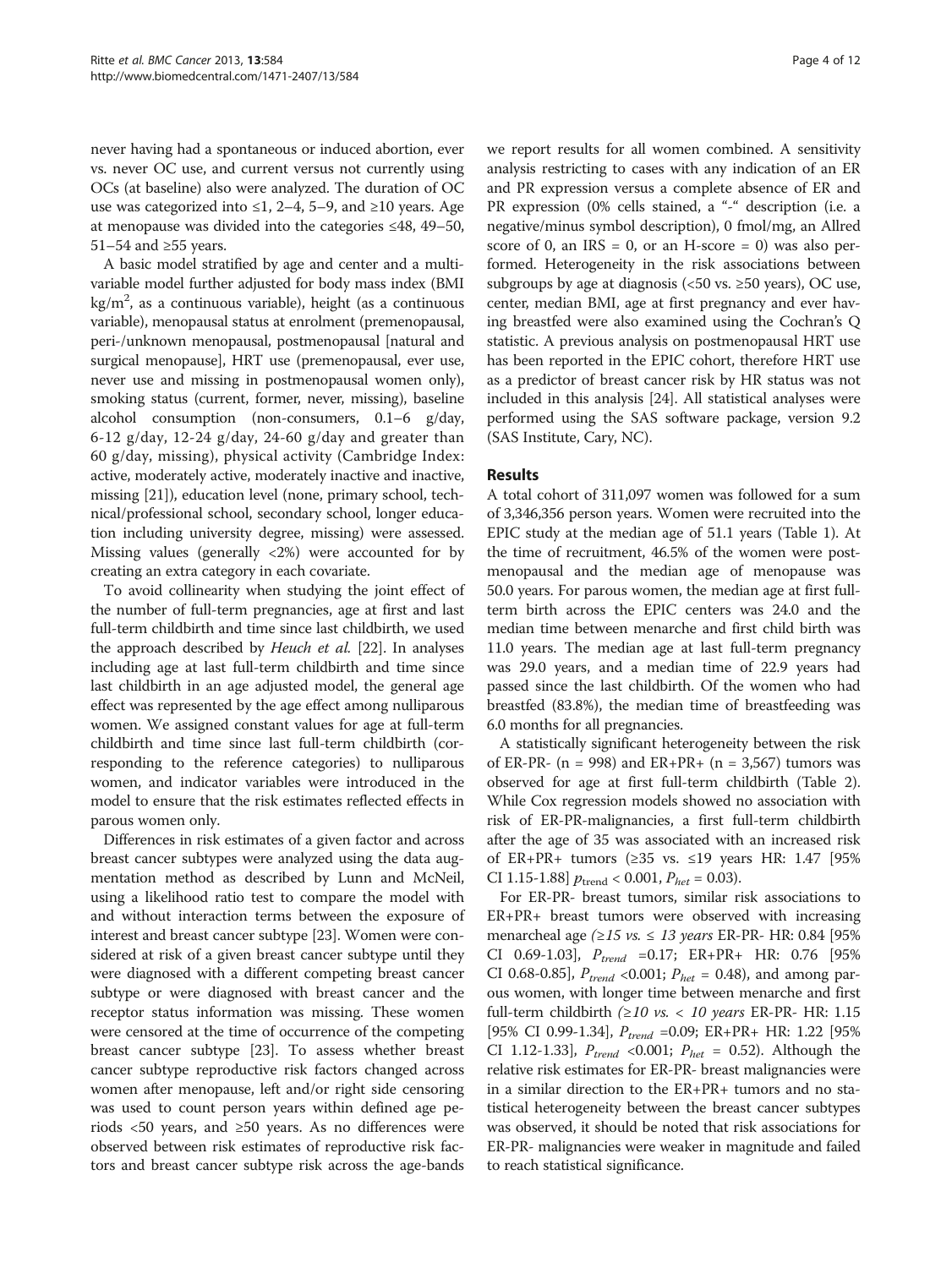<span id="page-4-0"></span>Table 1 Baseline characteristics of 311,097 EPIC cohort participants

| Study variables                                                                       | All women         |
|---------------------------------------------------------------------------------------|-------------------|
|                                                                                       | $(n = 311,097)$   |
| Age at recruitment (median, range)                                                    | 51.1 (19.9-98.5)  |
| Age end of follow-up (1st tumor) (median, range)                                      | 62.0 (21.2-102.4) |
| Years of follow up (median, range)                                                    | $11.3(0.0-16.7)$  |
| Menopausal status                                                                     |                   |
| Premenopausal                                                                         | 108,084 (34.7)    |
| Peri/Unknown                                                                          | 58,345 (18.8)     |
| Postmenopausal                                                                        | 144,668 (46.5)    |
| Age at menarche (median, range)                                                       | 13.0 (8.0-20.0)   |
| Age at menopause (median, range)'                                                     | 50.0 (16.0-67.0)  |
| Ever full-term pregnancy (yes, %)                                                     | 255,877 (84.5)    |
| Age at first full-term pregnancy (median, range) <sup>2</sup>                         | 24.0 (12.0-56.0)  |
| Time between menarche and first pregnancy (years)<br>(median, range) $2$              | 11.0 (0.0-41.0)   |
| Number of full-term pregnancies <sup>2</sup>                                          |                   |
| 1 child                                                                               | 46,572 (18.8)     |
| 2 children                                                                            | 122,590 (49.4)    |
| $\geq$ 3 children                                                                     | 78,983 (31.8)     |
| Breastfeeding (yes, %) <sup>2</sup>                                                   | 200,885 (83.8)    |
| Duration of breastfeeding, all pregnancies (months)<br>(median, range) <sup>2,3</sup> | $6.0$ (0.2-286.4) |
| Age at last full-term pregnancy (median, range) <sup>2</sup>                          | 29.0 (13.0-56.0)  |
| Time since last full-term pregnancy (years)<br>(median, range) $2$                    | 22.9 (0.0-69.1)   |
| Ever had an abortion (yes, $\%$ ) <sup>4</sup>                                        | 87,130 (40.1)     |
| Oral contraceptive (OC) use                                                           |                   |
| Never OC user                                                                         | 125,229 (41.4)    |
| Past OC user                                                                          | 160,926 (53.2)    |
| Current OC user                                                                       | 16,560 (5.5)      |
| Age when you started using the pill<br>(median, range) <sup>5</sup>                   | 24.0 (8.0-50.0)   |
| Duration of using the pill (years) (median, range) <sup>5</sup>                       | $5.0(1.0-15.0)$   |
| <sup>1</sup> In natural and surgically menopausal women only.                         |                   |

<sup>2</sup>In parous women only.

<sup>3</sup>In women who breast-fed only.

4 Both spontaneous and induced abortions.

<sup>5</sup>In women who ever used OC.

Ever a full-term childbirth, number of childbirths, ageand time since last full-term childbirth were generally not associated with the risk of ER-PR- malignancies but were associated with ER+PR+ tumors, however no statistical heterogeneity between the breast cancer subtypes was observed. Moreover, OC use, duration of OC use, breast feeding, ever having an abortion (spontaneous or induced) and age at menopause showed no significant associations with either ER-PR- or ER+PR+ breast cancer.

When all of the pregnancy related variables were examined together in the same model, risk associations for an increased number of full-term births, and later first and last full-term childbirth with ER-PR- tumors appeared to slightly strengthen; however they remained statistically not significant and had wider confidence intervals (Table [3](#page-7-0)). When analyses were restricted to postmenopausal women, the risk estimates for a later age at first full-term childbirth with ER+PR+ tumors were stronger (≥35 vs. ≤19 years HR: 1.64 [95% CI 1.05-2.56]  $p_{\text{trend}} = 0.002$ ) compared to the estimates for all the women combined (≥35 vs. ≤19 years HR: 1.30 [95% CI 0.95-1.79]  $p_{\text{trend}} = 0.02$ ).

Subgroup analyses showed no heterogeneity in most of the risk estimates of the reproductive variables for ER-PRand ER+PR+ tumors (data not shown), with the exception of the duration of breastfeeding by age at first birth among parous women ( $P<sub>heterogeneity</sub> = 0.002$ ). Among women who had their first full-term childbirth before the age of 25, a longer duration of total breastfeeding showed an indication of a decreased risk association with ER+PR+ tumors (≥18vs. ≤ 1 month HR: 0.86 [95% CI 0.67-1.10],  $P_{trend} = 0.01$ ). In contrast, among women who had their first full-term childbirth after the age of 25, a longer cumulative duration of breastfeeding was associated with a particular increased risk of ER+PR+ tumors ( $\geq$ 18vs.  $\leq$ 1 month HR: 1.50 [95% CI 1. 13-1.99],  $P_{trend} = 0.005$ ). For ER-PR- tumors, risk estimates in the similar direction to the ER+PR+ tumors were observed, however statistically not significant (first childbirth before the age of 25, ≥18vs.  $\leq$  1 month of breast feeding HR: 0.90 [95% CI 0.58-1.39],  $P_{trend} = 0.89$ ; first childbirth after the age of 25,  $\geq 18$ vs.  $\leq 1$  month of breast feeding HR: 1.31 [95% CI 0.72-2.39],  $P_{trend} = 0.41$ .

In the sensitivity analysis restricted to cases with any indication of a positive ER and PR expression versus a complete absence of ER and PR expression with reproductive factors showed similar patterns with risk of joint ER+PR+ and ER-PR- breast cancer subtypes (data not shown).

#### **Discussion**

Our results showed a significantly heterogeneous risk association for age at first full-term pregnancy by receptor status of the tumor, where later first full-term childbirth was associated with increased risk of ER+PR+ tumors but not with risk of ER-PR- tumors. Menarcheal age and time period between menarche and first full-term childbirth showed suggestively similar risk associations with both ER-PR- and ER+PR+ tumors, however the risk estimates for ER-PR- tumors were generally weaker than for their ER+PR+ counterparts and only borderline significant. Although the heterogeneity between breast cancer subtypes was not statistically significant, other parity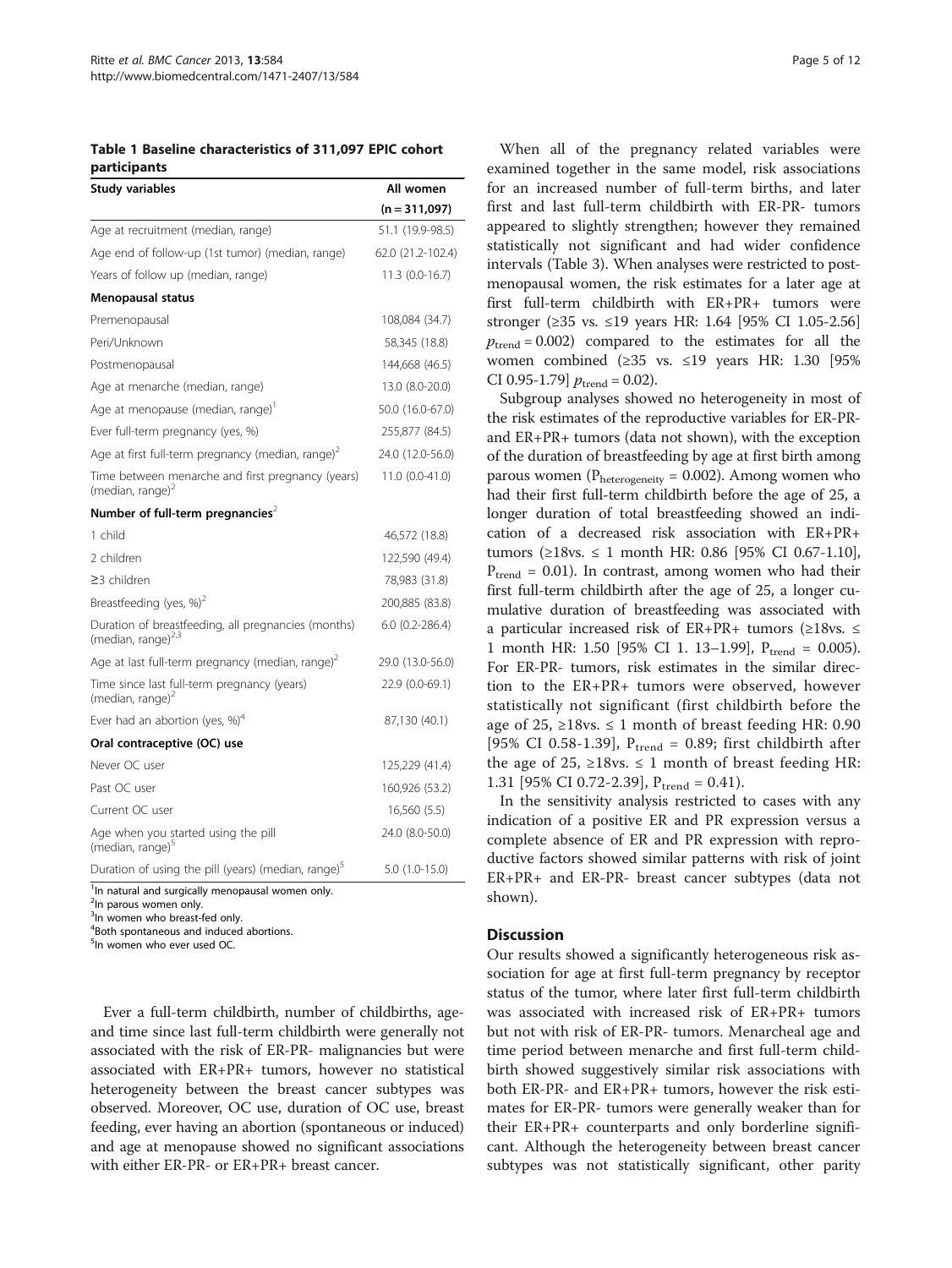|                                                                   | Age and center stratified |              |                 |       |             |                 |       | Multivariable adjusted <sup>1</sup> |                 |        |             |                 |  |  |  |
|-------------------------------------------------------------------|---------------------------|--------------|-----------------|-------|-------------|-----------------|-------|-------------------------------------|-----------------|--------|-------------|-----------------|--|--|--|
|                                                                   |                           | $ER+PR+$     |                 |       | ER-PR-      |                 |       | $ER+PR+$                            |                 | ER-PR- |             |                 |  |  |  |
|                                                                   |                           | $(n = 3567)$ |                 |       | $(n = 998)$ |                 |       | $(n = 3567)$                        |                 |        | $(n = 998)$ |                 |  |  |  |
| Reproductive factor                                               | Cases                     | HR           | 95% CI          | Cases | HR          | 95% CI          | Cases | ΗR                                  | 95% CI          | Cases  | HR          | 95% CI          |  |  |  |
| Age at menarche                                                   |                           |              |                 |       |             |                 |       |                                     |                 |        |             |                 |  |  |  |
| <13 years                                                         | 1373                      | 1.00         | Reference       | 376   | 1.00        | Reference       | 1373  | 1.00                                | Reference       | 376    | 1.00        | Reference       |  |  |  |
| 14 years                                                          | 1717                      | 0.96         | $(0.90 - 1.04)$ | 481   | 0.98        | $(0.86 - 1.13)$ | 1717  | 0.96                                | $(0.89 - 1.03)$ | 481    | 0.97        | $(0.85 - 1.12)$ |  |  |  |
| $\geq$ 15 years                                                   | 439                       | 0.76         | $(0.68 - 0.85)$ | 135   | 0.85        | $(0.69 - 1.04)$ | 439   | 0.76                                | $(0.68 - 0.85)$ | 135    | 0.84        | $(0.69 - 1.03)$ |  |  |  |
| P for trend                                                       |                           |              | < 0.001         |       |             | 0.17            |       |                                     | < 0.001         |        |             | 0.17            |  |  |  |
| Subtype heterogeneity                                             |                           |              |                 |       |             | 0.44            |       |                                     |                 |        |             | 0.48            |  |  |  |
| Age at menopause <sup>3</sup>                                     |                           |              |                 |       |             |                 |       |                                     |                 |        |             |                 |  |  |  |
| $≤48$ years                                                       | 464                       | 1.00         | Reference       | 135   | 1.00        | Reference       | 464   | 1.00                                | Reference       | 135    | 1.00        | Reference       |  |  |  |
| 49-50 years                                                       | 397                       | 1.10         | $(0.95 - 1.26)$ | 116   | 1.09        | $(0.84 - 1.41)$ | 397   | 1.12                                | $(0.98 - 1.29)$ | 116    | 1.09        | $(0.84 - 1.42)$ |  |  |  |
| $51-54$ years                                                     | 280                       | 1.04         | $(0.89 - 1.21)$ | 63    | 0.88        | $(0.64 - 1.20)$ | 280   | 1.06                                | $(0.91 - 1.24)$ | 63     | 0.87        | $(0.64 - 1.20)$ |  |  |  |
| $\geq$ 55 years                                                   | 121                       | 1.19         | $(0.97 - 1.47)$ | 32    | 1.06        | $(0.71 - 1.58)$ | 121   | 1.17                                | $(0.95 - 1.44)$ | 32     | 1.03        | $(0.69 - 1.54)$ |  |  |  |
| P for trend                                                       |                           |              | 0.18            |       |             | 0.79            |       |                                     | 0.18            |        |             | 0.79            |  |  |  |
| Subtype heterogeneity <sup>2</sup>                                |                           |              |                 |       |             | 0.40            |       |                                     |                 |        |             | 0.34            |  |  |  |
| Ever a full-term birth                                            |                           |              |                 |       |             |                 |       |                                     |                 |        |             |                 |  |  |  |
| No                                                                | 446                       | 1.00         | Reference       | 115   | 1.00        | Reference       | 446   | 1.00                                | Reference       | 115    | 1.00        | Reference       |  |  |  |
| Yes                                                               | 2994                      | 0.86         | $(0.77 - 0.95)$ | 843   | 0.97        | $(0.80 - 1.19)$ | 2994  | 0.87                                | $(0.78 - 0.96)$ | 843    | 0.98        | $(0.80 - 1.20)$ |  |  |  |
| P for significance                                                |                           |              | 0.003           |       |             | 0.78            |       |                                     | 0.01            |        |             | 0.78            |  |  |  |
| Subtype heterogeneity <sup>2</sup>                                |                           |              |                 |       |             | 0.92            |       |                                     |                 |        |             | 0.88            |  |  |  |
| Number of full-term childbirths <sup>4</sup>                      |                           |              |                 |       |             |                 |       |                                     |                 |        |             |                 |  |  |  |
| 1 child                                                           | 612                       | 1.00         | Reference       | 160   | 1.00        | Reference       | 612   | 1.00                                | Reference       | 160    | 1.00        | Reference       |  |  |  |
| 2 children                                                        | 1497                      | 0.92         | $(0.84 - 1.01)$ | 432   | 1.02        | $(0.85 - 1.22)$ | 1497  | 0.92                                | $(0.84 - 1.01)$ | 432    | 1.01        | $(0.84 - 1.22)$ |  |  |  |
| >3 children                                                       | 840                       | 0.77         | $(0.69 - 0.85)$ | 244   | 0.89        | $(0.72 - 1.09)$ | 840   | 0.76                                | $(0.68 - 0.85)$ | 244    | 0.89        | $(0.73 - 1.10)$ |  |  |  |
| P for trend                                                       |                           |              | < 0.001         |       |             | 0.19            |       |                                     | < 0.001         |        |             | 0.19            |  |  |  |
| Subtype heterogeneity                                             |                           |              |                 |       |             | 0.22            |       |                                     |                 |        |             | 0.20            |  |  |  |
| Age at first full-term childbirth <sup>4</sup>                    |                           |              |                 |       |             |                 |       |                                     |                 |        |             |                 |  |  |  |
| $≤19$ years                                                       | 357                       | 1.00         | Reference       | 103   | 1.00        | Reference       | 357   | 1.00                                | Reference       | 103    | 1.00        | Reference       |  |  |  |
| $20 - 24$ years                                                   | 1369                      | 1.06         | $(0.94 - 1.20)$ | 431   | 1.20        | $(0.97 - 1.50)$ | 1369  | 1.07                                | $(0.95 - 1.21)$ | 431    | 1.20        | $(0.96 - 1.50)$ |  |  |  |
| $25-29$ years                                                     | 912                       | 1.20         | $(1.06 - 1.36)$ | 242   | 1.16        | $(0.92 - 1.47)$ | 912   | 1.22                                | $(1.07 - 1.39)$ | 242    | 1.17        | $(0.92 - 1.50)$ |  |  |  |
| 30-34 years                                                       | 275                       | 1.35         | $(1.15 - 1.59)$ | 61    | 1.10        | $(0.80 - 1.52)$ | 275   | 1.39                                | $(1.18 - 1.64)$ | 61     | 1.12        | $(0.81 - 1.56)$ |  |  |  |
| $≤35$ years                                                       | 82                        | 1.44         | $(1.13 - 1.83)$ | 14    | 0.91        | $(0.52 - 1.60)$ | 82    | 1.47                                | $(1.15 - 1.88)$ | 14     | 0.93        | $(0.53 - 1.65)$ |  |  |  |
| P for trend                                                       |                           |              | < 0.001         |       |             | 0.96            |       |                                     | < 0.001         |        |             | 0.96            |  |  |  |
| Subtype heterogeneity <sup>2</sup>                                |                           |              |                 |       |             | 0.02            |       |                                     |                 |        |             | 0.03            |  |  |  |
| Time between menarche and first full-term childbirth <sup>4</sup> |                           |              |                 |       |             |                 |       |                                     |                 |        |             |                 |  |  |  |
| $<$ 10 years                                                      | 837                       | 1.00         | Reference       | 257   | 1.00        | Reference       | 837   | 1.00                                | Reference       | 257    | 1.00        | Reference       |  |  |  |
| $\geq$ 10 years                                                   | 2133                      | 1.21         | $(1.12 - 1.31)$ | 592   | 1.14        | $(0.98 - 1.32)$ | 2133  | 1.22                                | $(1.12 - 1.33)$ | 592    | 1.15        | $(0.99 - 1.34)$ |  |  |  |
| P for significance                                                |                           |              | < 0.001         |       |             | 0.09            |       |                                     | < 0.001         |        |             | 0.09            |  |  |  |
| Subtype heterogeneity <sup>2</sup>                                |                           |              |                 |       |             | 0.49            |       |                                     |                 |        |             | 0.52            |  |  |  |
| Age at last full-term childbirth <sup>4</sup>                     |                           |              |                 |       |             |                 |       |                                     |                 |        |             |                 |  |  |  |
| $\leq$ 24 years                                                   | 463                       | 1.00         | Reference       | 138   | 1.00        | Reference       | 463   | 1.00                                | Reference       | 138    | 1.00        | Reference       |  |  |  |
| $25-29$ years                                                     | 1058                      | 0.98         | $(0.88 - 1.10)$ | 321   | 1.01        | $(0.82 - 1.23)$ | 1058  | 0.98                                | $(0.88 - 1.10)$ | 321    | 1.01        | $(0.82 - 1.23)$ |  |  |  |
| 30-34 years                                                       | 984                       | 1.07         | $(0.95 - 1.20)$ | 263   | 0.97        | $(0.78 - 1.19)$ | 984   | 1.07                                | $(0.96 - 1.20)$ | 263    | 0.98        | $(0.79 - 1.21)$ |  |  |  |

## <span id="page-5-0"></span>Table 2 Reproductive factors and risk of ER+PR+ and ER-PR- breast cancer in all women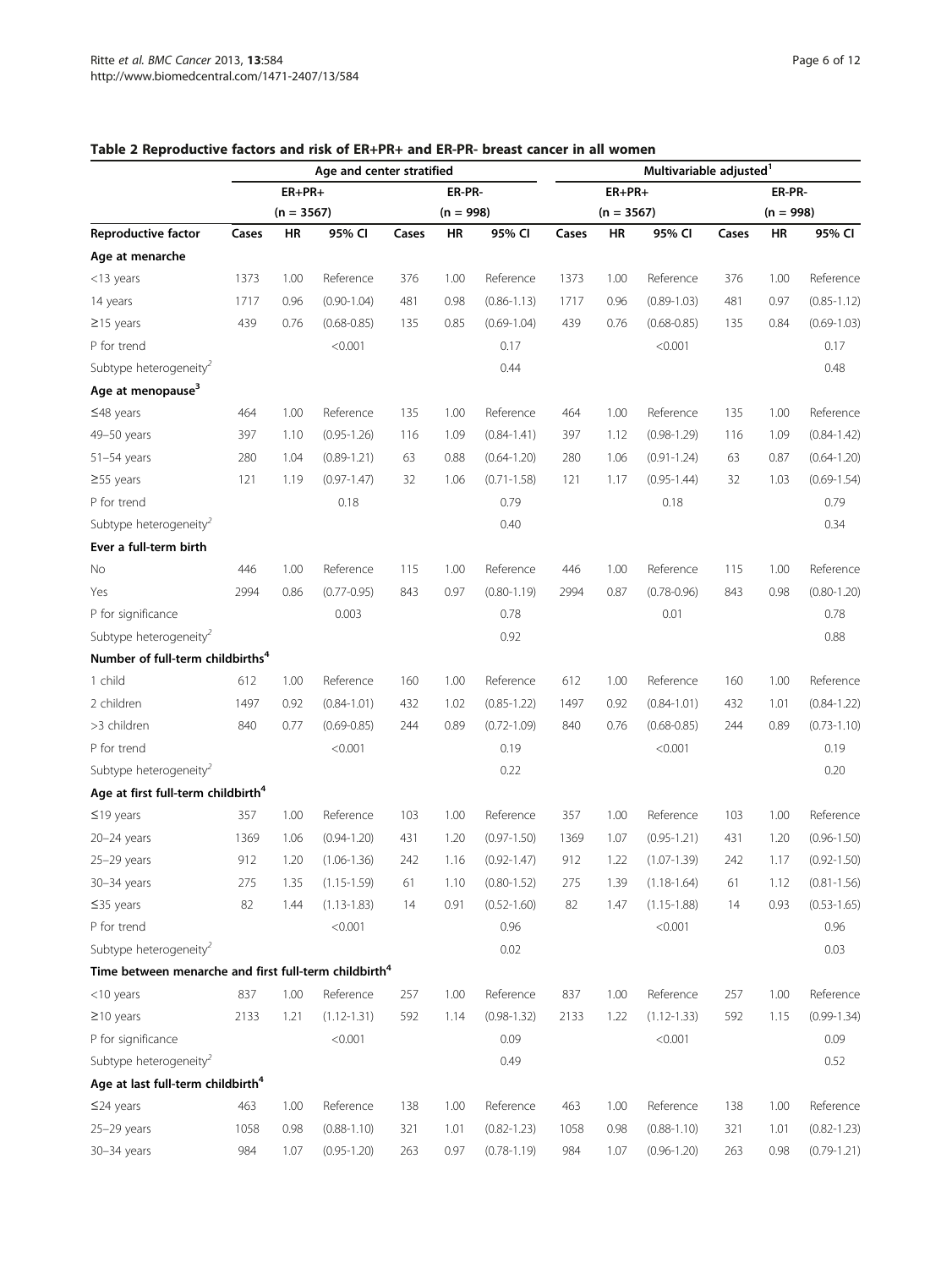| $\geq$ 35 years                                        | 490  | 1.11 | $(0.97 - 1.26)$ | 130 | 1.01 | $(0.79 - 1.29)$ | 490  | 1.12 | $(0.98 - 1.28)$ | 130 | 1.03 | $(0.80 - 1.33)$ |
|--------------------------------------------------------|------|------|-----------------|-----|------|-----------------|------|------|-----------------|-----|------|-----------------|
| P for trend                                            |      |      | 0.03            |     |      | 0.90            |      |      | 0.02            |     |      | 0.90            |
| Subtype heterogeneity <sup>2</sup>                     |      |      |                 |     |      | 0.24            |      |      |                 |     |      | 0.29            |
| Time since last full-term childbirth <sup>4</sup>      |      |      |                 |     |      |                 |      |      |                 |     |      |                 |
| $\leq$ 20 years                                        | 1043 | 1.00 | Reference       | 300 | 1.00 | Reference       | 1043 | 1.00 | Reference       | 300 | 1.00 | Reference       |
| >20 years                                              | 1952 | 0.87 | $(0.78 - 0.96)$ | 552 | 1.00 | $(0.82 - 1.22)$ | 1952 | 0.86 | $(0.77 - 0.95)$ | 552 | 0.98 | $(0.81 - 1.20)$ |
| P for significance                                     |      |      | 0.01            |     |      | 0.98            |      |      | 0.01            |     |      | 0.98            |
| Subtype heterogeneity <sup>2</sup>                     |      |      |                 |     |      | 0.20            |      |      |                 |     |      | 0.24            |
| Ever breast-fed <sup>4</sup>                           |      |      |                 |     |      |                 |      |      |                 |     |      |                 |
| No                                                     | 538  | 1.00 | Reference       | 152 | 1.00 | Reference       | 538  | 1.00 | Reference       | 152 | 1.00 | Reference       |
| Yes                                                    | 2317 | 0.99 | $(0.90 - 1.09)$ | 642 | 0.97 | $(0.81 - 1.16)$ | 2317 | 0.99 | $(0.89 - 1.09)$ | 642 | 0.98 | $(0.81 - 1.17)$ |
| P for significance                                     |      |      | 0.82            |     |      | 0.74            |      |      | 0.76            |     |      | 0.74            |
| Subtype heterogeneity <sup>2</sup>                     |      |      |                 |     |      | 0.85            |      |      |                 |     |      | 0.93            |
| Total cumulative breastfeeding duration <sup>4,5</sup> |      |      |                 |     |      |                 |      |      |                 |     |      |                 |
| <1 month                                               | 249  | 1.00 | Reference       | 72  | 1.00 | Reference       | 249  | 1.00 | Reference       | 72  | 1.00 | Reference       |
| $1-3$ months                                           | 602  | 1.04 | $(0.89 - 1.20)$ | 155 | 0.91 | $(0.69 - 1.21)$ | 602  | 1.04 | $(0.89 - 1.20)$ | 155 | 0.91 | $(0.69 - 1.21)$ |
| 4-6 months                                             | 460  | 0.97 | $(0.83 - 1.14)$ | 137 | 0.98 | $(0.74 - 1.32)$ | 460  | 0.97 | $(0.83 - 1.14)$ | 137 | 0.99 | $(0.74 - 1.32)$ |
| 7-12 months                                            | 487  | 0.97 | $(0.83 - 1.13)$ | 132 | 0.91 | $(0.68 - 1.22)$ | 487  | 0.97 | $(0.83 - 1.13)$ | 132 | 0.91 | $(0.68 - 1.23)$ |
| 13-17 months                                           | 182  | 0.91 | $(0.75 - 1.11)$ | 62  | 1.10 | $(0.78 - 1.57)$ | 182  | 0.92 | $(0.75 - 1.12)$ | 62  | 1.12 | $(0.79 - 1.60)$ |
| $\geq$ 18 months                                       | 293  | 1.09 | $(0.91 - 1.31)$ | 77  | 1.04 | $(0.73 - 1.46)$ | 293  | 1.11 | $(0.92 - 1.33)$ | 77  | 1.07 | $(0.75 - 1.51)$ |
| P for trend                                            |      |      | 0.99            |     |      | 0.54            |      |      | 0.90            |     |      | 0.54            |
| Subtype heterogeneity <sup>2</sup>                     |      |      |                 |     |      | 0.58            |      |      |                 |     |      | 0.53            |
| Ever an abortion <sup>6</sup>                          |      |      |                 |     |      |                 |      |      |                 |     |      |                 |
| No                                                     | 1552 | 1.00 | Reference       | 435 | 1.00 | Reference       | 1552 | 1.00 | Reference       | 435 | 1.00 | Reference       |
| Yes                                                    | 1016 | 1.00 | $(0.92 - 1.08)$ | 293 | 1.00 | $(0.86 - 1.16)$ | 1016 | 0.99 | $(0.91 - 1.07)$ | 293 | 1.00 | $(0.86 - 1.16)$ |
| P for significance                                     |      |      | 0.97            |     |      | 0.98            |      |      | 0.72            |     |      | 0.98            |
| Subtype heterogeneity                                  |      |      |                 |     |      | 0.97            |      |      |                 |     |      | 0.86            |
| OC use at recruitment                                  |      |      |                 |     |      |                 |      |      |                 |     |      |                 |
| Never OC user                                          | 1477 | 1.00 | Reference       | 379 | 1.00 | Reference       | 1477 | 1.00 | Reference       | 379 | 1.00 | Reference       |
| Past OC user                                           | 1839 | 1.00 | $(0.93 - 1.08)$ | 548 | 1.11 | $(0.96 - 1.28)$ | 1839 | 0.97 | $(0.90 - 1.05)$ | 548 | 1.09 | $(0.94 - 1.26)$ |
| Current OC user                                        | 108  | 1.20 | $(0.97 - 1.47)$ | 33  | 1.08 | $(0.73 - 1.59)$ | 108  | 1.19 | $(0.96 - 1.47)$ | 33  | 1.09 | $(0.74 - 1.63)$ |
| P for trend                                            |      |      | 0.42            |     |      | 0.20            |      |      | 0.95            |     |      | 0.20            |
| Subtype heterogeneity <sup>7</sup>                     |      |      |                 |     |      | 0.34            |      |      |                 |     |      | 0.30            |
| Age started OC <sup>8</sup>                            |      |      |                 |     |      |                 |      |      |                 |     |      |                 |
| $≤$ 24 years                                           | 899  | 1.00 | Reference       | 292 | 1.00 | Reference       | 899  | 1.00 | Reference       | 292 | 1.00 | Reference       |
| $25-29$ years                                          | 335  | 0.86 | $(0.75 - 0.99)$ | 94  | 0.86 | $(0.66 - 1.11)$ | 335  | 0.87 | $(0.76 - 1.00)$ | 94  | 0.86 | $(0.66 - 1.11)$ |
| 30-34 years                                            | 303  | 0.91 | $(0.78 - 1.07)$ | 90  | 0.92 | $(0.69 - 1.23)$ | 303  | 0.93 | $(0.79 - 1.08)$ | 90  | 0.92 | $(0.69 - 1.22)$ |
| $\geq$ 35 years                                        | 265  | 1.07 | $(0.90 - 1.28)$ | 73  | 0.97 | $(0.70 - 1.36)$ | 265  | 1.09 | $(0.91 - 1.30)$ | 73  | 0.97 | $(0.70-1.36)$   |
| P for trend                                            |      |      | 0.83            |     |      | 0.75            |      |      | 0.67            |     |      | 0.75            |
| Subtype heterogeneity <sup>2</sup>                     |      |      |                 |     |      | 0.70            |      |      |                 |     |      | 0.61            |
| Duration of OC use <sup>8</sup>                        |      |      |                 |     |      |                 |      |      |                 |     |      |                 |
| 1 year or less                                         | 396  | 1.00 | Reference       | 114 | 1.00 | Reference       | 396  | 1.00 | Reference       | 114 | 1.00 | Reference       |
| 2-4 years                                              | 450  | 1.02 | $(0.89 - 1.17)$ | 116 | 0.86 | $(0.66 - 1.12)$ | 450  | 1.03 | $(0.89 - 1.18)$ | 116 | 0.86 | $(0.67 - 1.12)$ |
| 5-9 years                                              | 426  | 1.06 | $(0.92 - 1.22)$ | 122 | 0.97 | $(0.75 - 1.26)$ | 426  | 1.06 | $(0.92 - 1.22)$ | 122 | 0.97 | $(0.75 - 1.27)$ |
|                                                        |      |      |                 |     |      |                 |      |      |                 |     |      |                 |

## Table 2 Reproductive factors and risk of ER+PR+ and ER-PR- breast cancer in all women (Continued)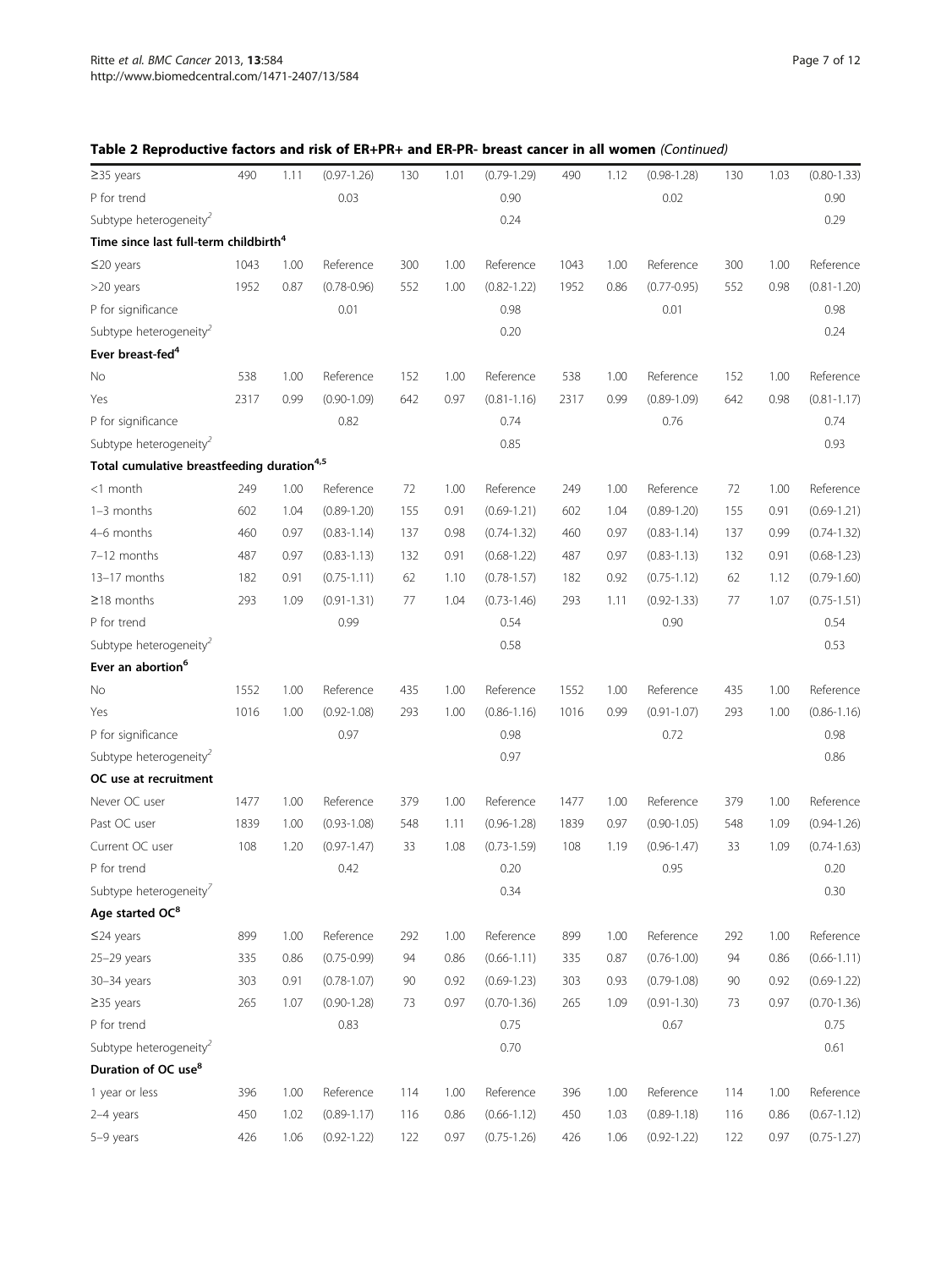| $\geq$ 10 years                    | 1.02 |      |  | (0.89-1.17) 187 1.11 (0.87-1.41) 521 |  | 1.02 (0.89-1.18) 187 1.11 |  | $(0.87 - 1.42)$ |
|------------------------------------|------|------|--|--------------------------------------|--|---------------------------|--|-----------------|
| P for trend                        |      | 0.70 |  | 0.21                                 |  | 0.68                      |  |                 |
| Subtype heterogeneity <sup>2</sup> |      |      |  | 0.36                                 |  |                           |  |                 |

## <span id="page-7-0"></span>Table 2 Reproductive factors and risk of ER+PR+ and ER-PR- breast cancer in all women (Continued)

<sup>1</sup>Stratified by age at recruitment and center and further adjusted for BMI, height, menopausal status at enrolment, HRT use, physical activity, smoking status, alcohol consumption and attained level of education; <sup>2</sup>heterogeneity between ER+PR+ and ER-PR- tumors was assessed on the trend score using the data augmentation method as described by Lunn and McNeil; <sup>3</sup>in postmenopausal women only; <sup>4</sup>in parous women only; <sup>5</sup>in women who breast-fed only; <sup>6</sup>in both spontaneous and induced abortions; <sup>7</sup>heterogeneity between ER+PR+ and ER-PR- tumors was assessed on the unordered categorical variable of never, past and current OC use using the data augmentation method as described by Lunn and McNeil; <sup>8</sup>in women who ever used OC.

|  |  | Table 3 A mutually adjusted model of pregnancy related variables and risk of ER+PR+ vs. ER-PR- breast cancer |
|--|--|--------------------------------------------------------------------------------------------------------------|
|--|--|--------------------------------------------------------------------------------------------------------------|

|                                                   | Age and center stratified |                 |             |                 |           | Multivariable adjusted <sup>1</sup> |           |                 | Postmenopausal women <sup>2</sup> |                 |             |                 |
|---------------------------------------------------|---------------------------|-----------------|-------------|-----------------|-----------|-------------------------------------|-----------|-----------------|-----------------------------------|-----------------|-------------|-----------------|
|                                                   |                           | $ER+PR+$        |             | ER-PR-          |           | $ER+PR+$                            |           | ER-PR-          |                                   | $ER+PR+$        |             | ER-PR-          |
|                                                   | $(n = 3387)$              |                 | $(n = 944)$ |                 |           | $(n = 3387)$                        |           | $(n = 944)$     |                                   | $(n = 1755)$    | $(n = 477)$ |                 |
| Reproductive factor                               | <b>HR</b>                 | 95% CI          | <b>HR</b>   | 95% CI          | <b>HR</b> | 95% CI                              | <b>HR</b> | 95% CI          | HR                                | 95% CI          | <b>HR</b>   | 95% CI          |
| Number of full-term childbirths <sup>3</sup>      |                           |                 |             |                 |           |                                     |           |                 |                                   |                 |             |                 |
| 1 child                                           | 1.00                      | Reference       | 1.00        | Reference       | 1.00      | Reference                           | 1.00      | Reference       | 1.00                              | Reference       | 1.00        | Reference       |
| 2 children                                        | 0.93                      | $(0.84 - 1.03)$ | 0.97        | $(0.80 - 1.19)$ | 0.93      | $(0.84 - 1.03)$                     | 0.98      | $(0.80 - 1.19)$ | 0.96                              | $(0.83 - 1.10)$ | 0.90        | $(0.69 - 1.19)$ |
| ≥3 children                                       | 0.77                      | $(0.68 - 0.87)$ | 0.83        | $(0.66 - 1.05)$ | 0.77      | $(0.68 - 0.87)$                     | 0.84      | $(0.66 - 1.06)$ | 0.79                              | $(0.67 - 0.93)$ | 0.90        | $(0.65 - 1.22)$ |
| P for trend                                       |                           | < 0.001         |             | 0.09            |           | < 0.001                             |           | 0.10            |                                   | 0.002           |             | 0.54            |
| Subtype heterogeneity <sup>4</sup>                |                           |                 |             | 0.53            |           |                                     |           | 0.47            |                                   |                 |             | 0.22            |
| Age at first full-term childbirth <sup>3</sup>    |                           |                 |             |                 |           |                                     |           |                 |                                   |                 |             |                 |
| $≤19$ years                                       | 1.00                      | Reference       | 1.00        | Reference       | 1.00      | Reference                           | 1.00      | Reference       | 1.00                              | Reference       | 1.00        | Reference       |
| $20 - 24$ years                                   | 1.05                      | $(0.92 - 1.19)$ | 1.11        | $(0.88 - 1.40)$ | 1.05      | $(0.92 - 1.19)$                     | 1.10      | $(0.87 - 1.39)$ | 1.17                              | $(0.97 - 1.40)$ | 1.14        | $(0.82 - 1.59)$ |
| $25-29$ years                                     | 1.16                      | $(0.99 - 1.35)$ | 0.96        | $(0.72 - 1.28)$ | 1.16      | $(0.99 - 1.36)$                     | 0.96      | $(0.72 - 1.28)$ | 1.32                              | $(1.05 - 1.64)$ | 1.02        | $(0.68 - 1.54)$ |
| 30-34 years                                       | 1.24                      | $(1.00 - 1.53)$ | 0.83        | $(0.55 - 1.25)$ | 1.24      | $(1.00 - 1.53)$                     | 0.83      | $(0.55 - 1.25)$ | 1.57                              | $(1.16 - 2.11)$ | 0.88        | $(0.49 - 1.57)$ |
| $\geq$ 35 years                                   | 1.32                      | $(0.96 - 1.82)$ | 0.69        | $(0.35 - 1.36)$ | 1.30      | $(0.95 - 1.79)$                     | 0.69      | $(0.35 - 1.36)$ | 1.64                              | $(1.05 - 2.56)$ | 0.81        | $(0.32 - 2.03)$ |
| P for trend                                       |                           | 0.02            |             | 0.19            |           | 0.02                                |           | 0.19            |                                   | 0.002           |             | 0.51            |
| Subtype heterogeneity <sup>4</sup>                |                           |                 |             | 0.03            |           |                                     |           | 0.03            |                                   |                 |             | 0.05            |
| Age at last full-term childbirth <sup>3</sup>     |                           |                 |             |                 |           |                                     |           |                 |                                   |                 |             |                 |
| Less than 25                                      | 1.00                      | Reference       | 1.00        | Reference       | 1.00      | Reference                           | 1.00      | Reference       | 1.00                              | Reference       | 1.00        | Reference       |
| Between 25 and 30                                 | 0.90                      | $(0.80 - 1.02)$ | 1.15        | $(0.93 - 1.44)$ | 0.90      | $(0.80 - 1.02)$                     | 1.16      | $(0.93 - 1.44)$ | 0.87                              | $(0.74 - 1.02)$ | 1.13        | $(0.83 - 1.53)$ |
| Between 30 and 35                                 | 0.97                      | $(0.83 - 1.13)$ | 1.33        | $(1.00 - 1.77)$ | 0.97      | $(0.84 - 1.13)$                     | 1.33      | $(1.00 - 1.77)$ | 0.85                              | $(0.69 - 1.04)$ | 1.27        | $(0.86 - 1.86)$ |
| Greater than 35                                   | 0.89                      | $(0.72 - 1.09)$ | 1.29        | $(0.88 - 1.90)$ | 0.89      | $(0.73 - 1.10)$                     | 1.30      | $(0.88 - 1.91)$ | 0.83                              | $(0.63 - 1.10)$ | 1.39        | $(0.83 - 2.34)$ |
| P for trend                                       |                           | 0.53            |             | 0.10            |           | 0.58                                |           | 0.09            |                                   | 0.18            |             | 0.18            |
| Subtype heterogeneity <sup>4</sup>                |                           |                 |             | 0.17            |           |                                     |           | 0.17            |                                   |                 |             | 0.09            |
| Time since last full-term childbirth <sup>3</sup> |                           |                 |             |                 |           |                                     |           |                 |                                   |                 |             |                 |
| $≤20$ years                                       | 1.00                      | Reference       | 1.00        | Reference       | 1.00      | Reference                           | 1.00      | Reference       | 1.00                              | Reference       | 1.00        | Reference       |
| >20 years                                         | 0.87                      | $(0.77 - 0.98)$ | 1.01        | $(0.81 - 1.26)$ | 0.86      | $(0.77 - 0.97)$                     | 1.00      | $(0.80 - 1.25)$ | 0.90                              | $(0.73 - 1.12)$ | 1.10        | $(0.74 - 1.65)$ |
| P for significance                                |                           | 0.02            |             | 0.94            |           | 0.02                                |           | 0.99            |                                   | 0.35            |             | 0.63            |
| Subtype heterogeneity <sup>4</sup>                |                           |                 |             | 0.24            |           |                                     |           | 0.24            |                                   |                 |             | 0.29            |

<sup>1</sup>Stratified by age at recruitment and center and further adjusted for BMI, height, menopausal status at enrolment, HRT use, physical activity, smoking status, alcohol consumption and attained level of education; <sup>2</sup>stratified by age at recruitment and center and further adjusted for BMI, height, HRT use, physical activity, smoking status, alcohol consumption and attained level of education; <sup>3</sup>mutually adjusted for the pregnancy related variables in this table; <sup>4</sup>heterogeneity between ER+PR+ and ER-PR- tumors was assessed on the trend score using the data augmentation method as described by Lunn and McNeil.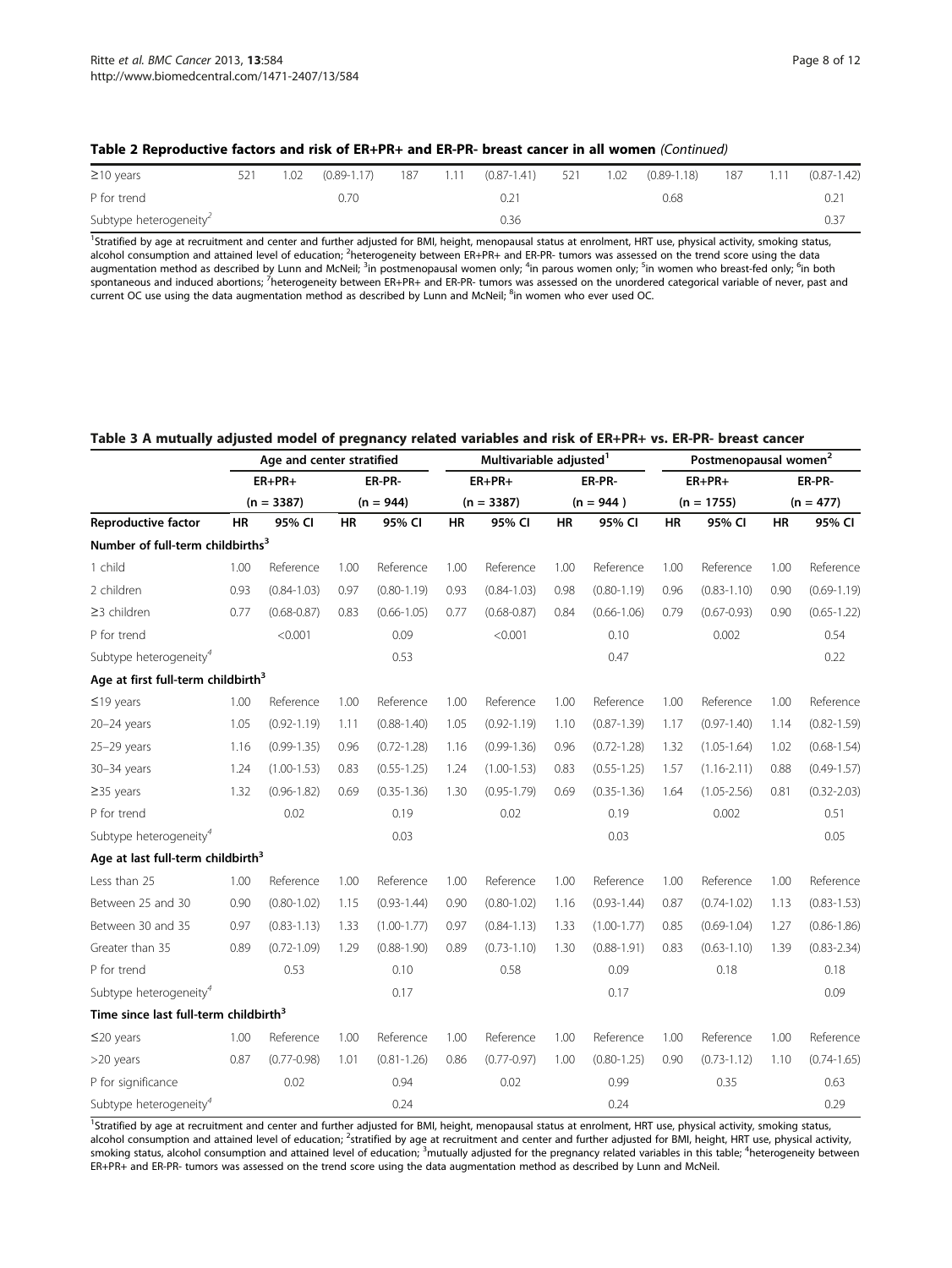related factors (such as ever having a full-term childbirth, number of full-term childbirths, age- and time since last full-term childbirth) were associated only with ER+PR+ malignancies. Finally, the factors related to breastfeeding and OC use were generally not associated with HR-positive or HR-negative breast cancer risk.

Previous prospective studies investigating the association of reproductive factors with HR-positive breast cancer have shown relatively consistent inverse risk associations with increasing menarcheal age, ever having a full-term childbirth and particularly a full-term childbirth at an early age [[3,9,14](#page-10-0)[,25\]](#page-11-0). However, consensus on the associations with HR-negative tumors has not been reached because previous prospective studies have lacked sufficient sample sizes [[3](#page-10-0),[9](#page-10-0)[,26](#page-11-0)] and because of the heterogeneous nature of HR-negative subtypes [[1\]](#page-10-0). A more recent study within the Women's Health Initiative [\[14\]](#page-10-0) showed that ever having a full-term childbirth was associated with an increased risk of triple-negative breast cancer (ER-, PRand HER2-)  $(n = 307)$  and the positive association was strengthened with an increasing number of full-term births. We were unable to confirm the positive risk association with ever having a full-term childbirth and increasing number of full-term pregnancies with HR-negative tumors, however we did not have information on triple negative tumors.

We observed for both ER-PR- and ER+PR+ tumors, similar risk associations with increasing menarcheal age and a longer time between menarche and first full-term childbirth. A recent study within the EPIC cohort previously reported on the association of menarche with both ER-PR- and ER+PR+ tumors within the context of childhood growth and earlier sexual maturity [\[27\]](#page-11-0). This study extends onto this study of menarche and growth and focuses on the time period between sexual maturity and first full-term pregnancy, thus illustrating the complex and entwined nature of endocrine-sensitive tumors with hormones during different life phases of growth, sexual maturity and reproduction. The inverse association of menarcheal age with increased breast cancer risk is thought to be resultant of a longer exposure to estrogens during a women's reproductive life [\[2](#page-10-0)] but may also reflect early pubertal years characterized by more intensive and increased exposure to estrogen [\[27,28\]](#page-11-0). Estrogens have been long established to have a late-stage growth promoting effect on estrogen sensitive tumors [\[29\]](#page-11-0), however, evidence suggests that estrogens may also play an important role in earlier developmental stages of both HR-positive and -negative tumor types [[30\]](#page-11-0). Mammary stem cells have been shown to respond to sex steroid hormones without having a clear expression of an ER or PR [[31\]](#page-11-0). Further, the EPIC cohort, showed that pre-diagnostic levels of estrogens were associated with both HR-negative and HR-positive postmenopausal breast cancer [\[20\]](#page-10-0). The longer time between menarche and a women's first full-term childbirth would equate to a longer period of time with undifferentiated breast epithelial tissue and a shorter period of time that the breast is resistant to malignant transformation [[26](#page-11-0)] and thus may have etiological importance in the formation of ER-PR- tumors as well.

We observed a significantly different risk association for a later age at first full-term childbirth with risk of HR-negative and HR-positive tumors, whereas the associations for parity related factors (such as ever having a full-term childbirth, age a last full-term childbirth and time since last full-term childbirth) appeared to aggregate around HR-positive tumors. The role of a pregnancy with the risk of breast cancer is thought to stem from two major avenues, firstly, hormonal changes before and after pregnancy and secondly [\[26\]](#page-11-0), dramatic structural changes in the ductal system of the breast after pregnancy [\[26,32](#page-11-0)]. A full-term childbirth is associated with a long term postpregnancy reduction in levels of circulating hormones [[26](#page-11-0)]. Before a women's first pregnancy the breast contains a high proportion of undifferentiated ducts and associated alveolar buds. Complete differentiation only occurs during pregnancy and lactation via complex morphological, physiological, and molecular changes [\[32](#page-11-0)]. Terminally differentiated epithelial cells are more resistant to carcinogenic influences because of lower proliferation rates and longer DNA repair phases [[26](#page-11-0)]. The distinct inverse risk association for an earlier age at first full-term childbirth with ER+PR+ disease could be due to a shorter exposure to higher levels of ovarian estrogens and a shorter period of time of undifferentiated breast epithelial cells.

Recent prospective studies have reported reduced risk associations with breastfeeding with both ER-PR- and ER+PR+ breast cancer [[3,14\]](#page-10-0). In the current analysis, we also observed an inverse risk association for both ER-PR- and ER+PR+ malignancies with a longer cumulative duration of breastfeeding however, this was restricted to women who had an early full-term childbirth. In contrast to the recent studies, among women who had a later first full-term childbirth, an increased risk with ER-PR- and ER+PR+ breast tumors with a longer total duration of breastfeeding was observed. Breastfeeding is thought to protect a woman from developing breast cancer by increasing breast differentiation, postponing the return of the ovulatory menstrual cycle postpregnancy, and/or changing the hormonal environment of the breast [[9,](#page-10-0)[26,32\]](#page-11-0). The inverse risk association of HR-negative and HR-positive tumors with breastfeeding coupled with a longer duration among young first time mothers could convey a similar protection. In addition, lactation at a younger age would also mean a shorter period of undifferentiated breast epithelial tissue [\[26](#page-11-0)].

OC use has been extensively studied by many epidemiological studies and most studies have found either no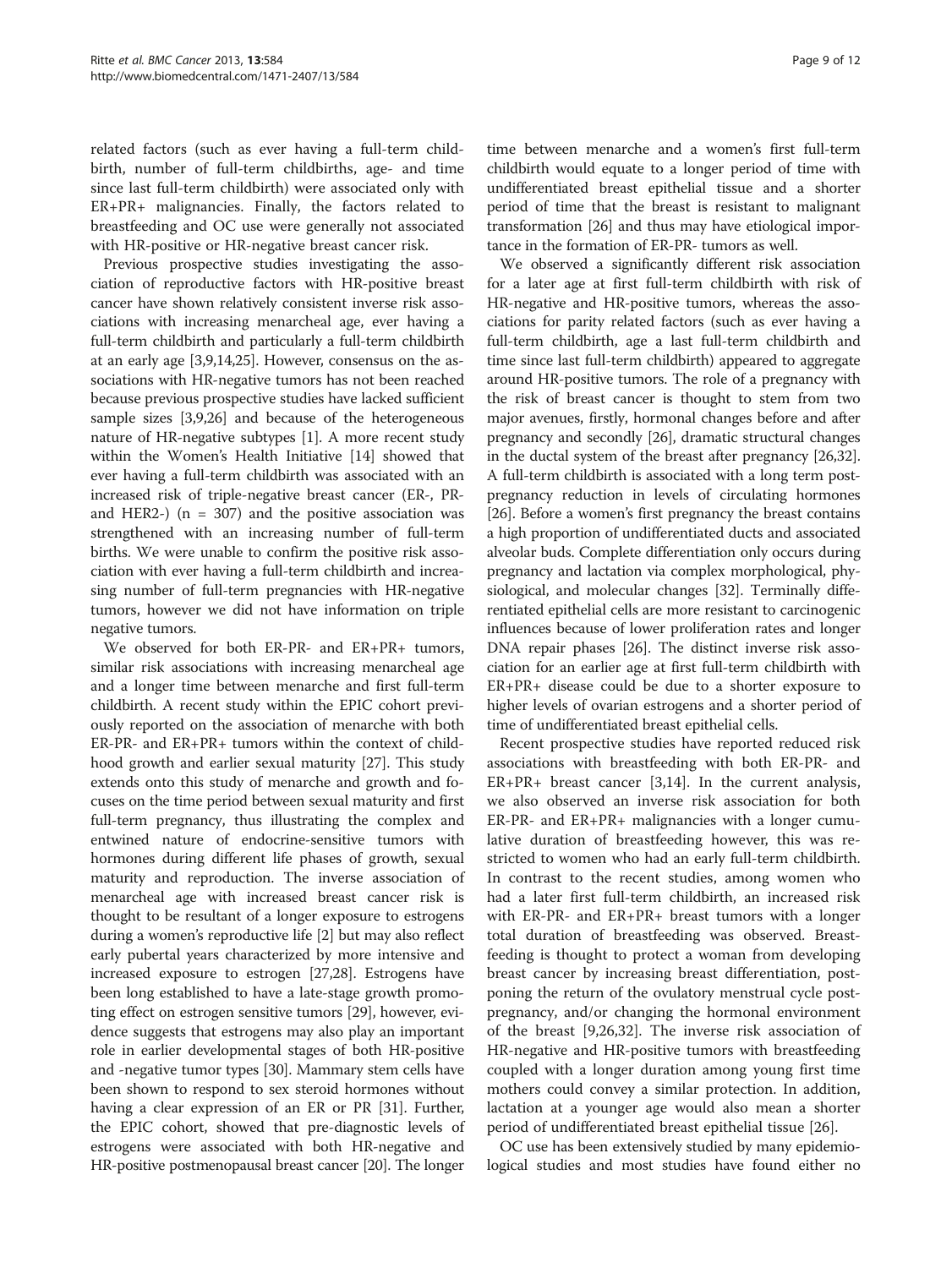<span id="page-9-0"></span>association or a moderate increased risk of overall breast cancer, particularly among very young women and recent OC users [[26\]](#page-11-0). More recent case–control studies investigating the risk of HR-defined breast cancer have started showing relationships of OC use with HR-negative breast cancer [[33-37](#page-11-0)]. In the current study, we were unable to confirm significant risk associations of ever OC use and a longer duration of OC use with HR-negative tumors. There were only a small number of baseline OC users within this analytical cohort, and unfortunately within the EPIC cohort, information of dose or type of OC used, date of last use and information on changes to OC use after baseline are not available. Similarly, the estrogens and progestins in oral contraceptives differ in type and concentration [[37\]](#page-11-0) and this could be hiding a risk association.

Major strengths of this study are its prospective design and large number of incident cases with receptor information. The large case numbers allowed an indepth analysis of reproductive-related relative risks, describing risk associations among women of predominantly premenopausal and postmenopausal age. The large case numbers also enabled us to examine subgroup effects such as age at first birth, age at diagnosis, BMI and breastfeeding. To our knowledge, this analysis uses the largest number of incident cases of ER-PRmalignancies, although future prospective studies with a greater number of ER-PR- cases are necessary to characterize the associations, which are of substantially smaller magnitude when compared to their HR-positive counterparts. Our study does have its limitations. The determination of ER and PR status in breast tumors has become a standard part of breast cancer diagnosis and is used to predict endocrine therapy response [\[4](#page-10-0)]. While a number of studies have shown that the classification of the ER and PR in tumors is relatively robust [[38,39](#page-11-0)], the accuracy of classifying an ER or PR-negative tumor remains controversial [[40,41](#page-11-0)]. In the analysis that compared women with a complete absence of ER and PR expression to women with any indication of an ER and PR positive expression, ER-PR- risk estimates remained unchanged. Furthermore, proportions of ER and PR– negative tumors in the EPIC cohort are in line with previous reports [\[13](#page-10-0)[,42](#page-11-0)]. In addition, the inclusion of PR provides an indication of a functional estrogen pathway [[2\]](#page-10-0) and thus a joint ER-PR- may be more reflective of a true ER-negative tumor. At the time of this study, additional information on HER2 expression to determine breast cancer subtypes into more detailed molecular sub-classifications could not be completed because of insufficient information on HER2. However, as the routine assessment of HER2 is relatively more recent than ER and PR assessment, future cohort analyses will be able to include HER2.

#### Conclusions

In conclusion, our study provides evidence that later age at first full-term childbirth is associated with an increased risk of ER+PR+ tumors but not with ER-PR- tumors. Moreover, age at menarche and time between menarche and first fullterm childbirth may be associated with the etiology of both HR-negative and HR-positive malignancies, although associations were only borderline significant for HR-negative tumors. Further studies with more incident cases of ER-PRtumors are needed to provide more precise risk estimation for reproductive factors with HR-negative tumors.

## Additional files

[Additional file 1: Table S1.](http://www.biomedcentral.com/content/supplementary/1471-2407-13-584-S1.docx) Reproductive factors and risk of ER-positive vs. ER-negative and PR-positive vs. PR-negative breast cancer in all women.

[Additional file 2: Table S2.](http://www.biomedcentral.com/content/supplementary/1471-2407-13-584-S2.docx) Reproductive factors and risk of discordant breast cancer subtypes in all women.

#### Abbreviations

EPIC: European Prospective Investigation into Cancer and Nutrition; ER: Estrogen receptor; PR: Progesterone receptor; HR-positive: Hormone receptor-positive; HR-negative: Hormone receptor-negative; OC: Oral contraception; HR: Hazard ratio; 95% CI: 95% confidence interval; HER2: Human epidermal growth factor-2; BMI: Body mass index.

#### Competing interests

The authors declare they have no competing interests.

#### Authors' contributions

RR, AL, and RK contributed to the conception of the current analysis and all authors were involved in the design and acquisition of data from the EPIC cohort. RR, AL and RK contributed to the analysis and all authors contributed to the interpretation of the data. RR, KT, AL and RK drafted the manuscript and all authors revised the final draft critically for important critical content. All authors have given final approval of the version to be published.

#### Acknowledgements

We would like to thank Sabine Rohrmann, Jutta Schmitt and Jutta Kneisel for their assistance during the collection of hormone receptor status data, and we thank all the EPIC cohort participants for their contributions to data collection at baseline recruitment and during follow-up. Finally, the comments from the anonymous reviewers are also greatly acknowledged. This work was (partly) supported by a grant from the German Research Foundation, Graduiertenkolleg 793: Epidemiology of communicable and chronic noncommunicable diseases and their interrelationships. The coordination of EPIC is financially supported by the European Commission (DG-SANCO) and the International Agency for Research on Cancer. The national cohorts are supported by Danish Cancer Society (Denmark); Ligue contre le Cancer, Mutuelle Générale de l'Education Nationale, Institut National de la Santé et de la Recherche Médicale (France); Deutsche Krebshilfe, Deutsches Krebsforschungszentrum and Federal Ministry of Education and Research (Germany); the Hellenic Health Foundation and the Stavros Niarchos Foundation (Greece); Italian Association for Research on Cancer (AIRC) and National Research Council (Italy); Dutch Ministry of Public Health, Welfare and Sports (VWS), Netherlands Cancer Registry (NKR), LK Research Funds, Dutch Prevention Funds, Dutch ZON (Zorg Onderzoek Nederland), World Cancer Research Fund (WCRF), Statistics Netherlands (The Netherlands); ERC-2009-AdG 232997 and Nordforsk, (Norway); Health Research Fund (FIS), Regional Governments of Andalucía, Asturias, Basque Country, Murcia (no. 6236) and Navarra, ISCIII RTICC 'Red Temática de Investigación Cooperativa en Cáncer (R06/0020) (Spain); Swedish Cancer Society, Swedish Scientific Council and Regional Government of Skåne and Västerbotten (Sweden); Cancer Research UK, Medical Research Council, (United Kingdom).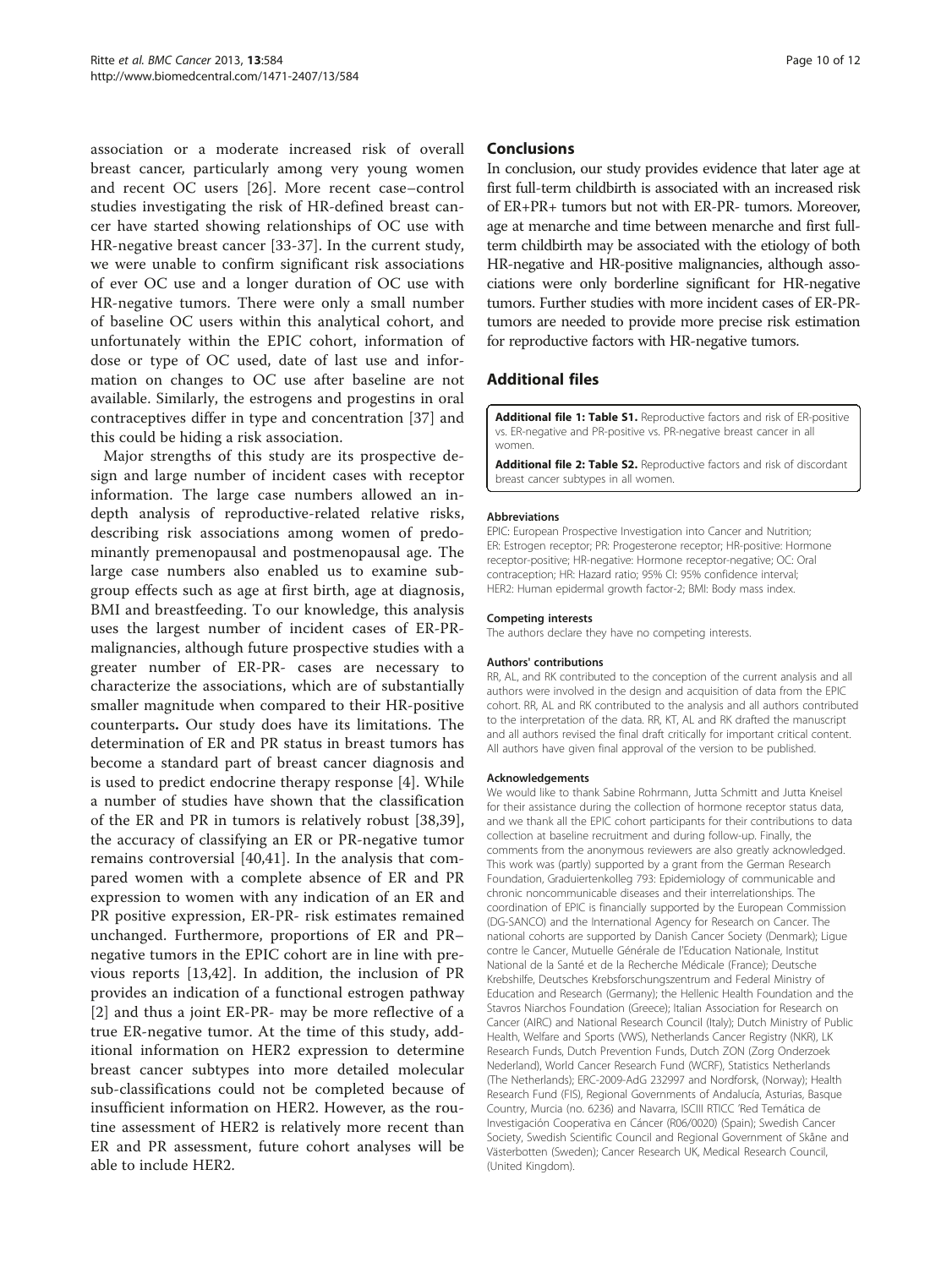#### <span id="page-10-0"></span>Author details

<sup>1</sup>Division of Cancer Epidemiology, German Cancer Research Center (DKFZ), Heidelberg, Germany. <sup>2</sup>Institute of Cancer Epidemiology, Danish Cancer Society, 2100 Copenhagen, Denmark. <sup>3</sup>Section of Epidemiology, Department of Public Health, Aarhus University, Aarhus, Denmark. <sup>4</sup>Inserm, Center for Research in Epidemiology and Population Health, U1018, Institut Gustave Roussy, F-94805 Villejuif, France. <sup>5</sup>Paris South University, UMRS 1018, F-94805 Villejuif, France. <sup>6</sup>German Institute of Human Nutrition Potsdam-Rehbruecke Department of Epidemiology Arthur-Scheunert-Allee 114-116, 14558 Nuthetal, Germany. <sup>7</sup>WHO Collaborating Center for Food and Nutrition Policies, Department of Hygiene, Epidemiology and Medical Statistics, University of Athens Medical School, 75 M. Asias Street, Goudi, GR-115 27 Athens, Greece. <sup>8</sup>Hellenic Health Foundation, 10-12 Tetrapoleos Street, GR-115 27 Athens, Greece. <sup>9</sup>Department of Epidemiology, Harvard School of Public Health, 677 Huntington Avenue, Boston, MA 02115 USA. <sup>10</sup>Bureau of Epidemiologic Research, Academy of Athens, 28 Panepistimiou Street, Athens GR-106 79 Greece. 11Molecular and Nutritional Epidemiology Unit, Cancer Research and Prevention Institute – ISPO, Florence, Italy. <sup>12</sup>Epidemiology and Prevention Unit, Fondazione IRCCS Istituto Nazionale Tumori, Via Venezian, 1, Milan, Italy. <sup>13</sup>Department of Clinical and Experimental Medicine, Federico II University, Naples, Italy. 14Cancer Registry and Histopathology Unit, "Civile M. P. Arezzo" Hospital, ASP 7 Ragusa, Italy. <sup>15</sup>Center for Cancer Prevention (CPO-Piemonte), Torino, Italy. <sup>16</sup>HuGeF Foundation, Torino, Italy. <sup>17</sup>Public Health and Health Planning Directorate, Asturias, Spain. 18Unit of Nutrition, Environment and Cancer, Cancer Epidemiology Research Programme, Catalan Institute of Oncology (ICO-IDIBELL), Granada, Spain. 19Andalusian School of Public Health, Granada, Spain. 20Consortium for Biomedical Research in Epidemiology and Public Health (CIBER Epidemiología y Salud Pública-CIBERESP), Granada, Spain. <sup>21</sup>Department of Epidemiology, Murcia Regional Health Authority, Murcia, Spain. <sup>22</sup>Navarre Public Health Institute, Pamplona, Spain. <sup>23</sup>Public Health division of Gipuzkoa, Institute BIODonostai, Health Department, Gipuzkoa, Basque Region, France. <sup>24</sup>National Institute for Public Health and the Environment (RIVM), Bilthoven, The Netherlands. <sup>25</sup>Department of Gastroenterology and Hepatology, University Medical Center, Utrecht, The Netherlands. 26Julius Center for Health Sciences and Primary Care, University Medical Center, 3508, GA, Utrecht, The Netherlands. 27Department of Epidemiology and Biostatistics, School of Public Health, Faculty of Medicine, Imperial College, London, UK.<sup>28</sup>MRC epidemiology Unit, Cambridge, UK.<sup>29</sup>University of Cambridge, Cambridge, UK.<sup>30</sup>Cancer Epidemiology Unit, University of Oxford, Oxford, UK. 31Department of Community Medicine, Faculty of Health Sciences, University of Tromsø, Tromsø, Norway. <sup>32</sup>Department of Research, Cancer Registry of Norway, Oslo, Norway.<br><sup>33</sup>Department of Medical Epidemiology and Biostatistics, Karolinska Institutet, Stockholm, Sweden. <sup>34</sup>Samfundet Folkhälsan, Helsinki, Finland. <sup>35</sup>McGill university, Montreal, Canada. <sup>36</sup>Department of Surgery and Perioperative Sciences, Umea University, Umea, Sweden. <sup>37</sup>Department of Oncology and Radiation Sciences, Oncology, Umeå University Hospital, Umeå, Sweden. <sup>8</sup>Nutritional Epidemiology Group, Section of Nutrition and Metabolism, IARC, Lyon, France. <sup>39</sup>Biomarkers Group, Section of Nutrition and Metabolism, International Agency for Research on Cancer (IARC), Lyon, France. <sup>40</sup>Imperial College School of Public Health, London, UK.

#### Received: 20 September 2013 Accepted: 15 October 2013 Published: 9 December 2013

#### References

- 1. Weigelt B, Reis-Filho JS: Histological and molecular types of breast cancer: is there a unifying taxonomy? Nat Rev Clin Oncol 2009, 6(12):718–730.
- 2. Althuis MD, Fergenbaum JH, Garcia-Closas M, Brinton LA, Madigan MP, Sherman ME: Etiology of hormone receptor-defined breast cancer: a systematic review of the literature. Cancer Epidemiol Biomarkers Prev 2004, 13(10):1558–1568.
- 3. Ma H, Bernstein L, Pike MC, Ursin G: Reproductive factors and breast cancer risk according to joint estrogen and progesterone receptor status: a meta-analysis of epidemiological studies. Breast Cancer Res 2006, 8(4):R43.
- 4. Rakha EA, El-Sayed ME, Green AR, Paish EC, Powe DG, Gee J, Nicholson RI, Lee AH, Robertson JF, Ellis IO: Biologic and clinical characteristics of breast cancer with single hormone receptor positive phenotype. J Clin Oncol 2007, 25(30):4772–4778.
- 5. Geyer FC, Reis-Filho JS: Microarray-base gene expression profiling as a clinical tool for breast cancer management: Are we there yet? Int J Surg Pathol 2008, 17(4):285-302.
- 6. Wirapati P, Sotiriou C, Kunkel S, Farmer P, Pradervand S, Haibe-Kains B, Desmedt C, Ignatiadis M, Sengstag T, Schutz F, Goldstein DR, Piccart M, Delorenzi M: Meta-analysis of gene expression profiles in breast cancer: toward a unified understanding of breast cancer subtyping and prognosis signatures. Breast Cancer Res 2008, 10(4):R65.
- Perou CM, Sorlie T, Eisen MB, de RM V, Jeffrey SS, Rees CA, Pollack JR, Ross DT, Johnsen H, Akslen LA, Fluge O, Pergamenschikov A, Williams C, Zhu SX, Lonning PE, Borresen-Dale AL, Brown PO, Botstein D: Molecular portraits of human breast tumours. Nature 2000, 406(6797):747–752.
- 8. Tamimi RM, Baer HJ, Marotti J, Galan M, Galaburda L, Fu Y, Deitz AC, Connolly JL, Schnitt SJ, Colditz GA, Collins LC: Comparison of molecular phenotypes of ductal carcinoma in situ and invasive breast cancer. Breast Cancer Res 2008, 10(4):R67.
- 9. Lord SJ, Bernstein L, Johnson KA, Malone KE, McDonald JA, Marchbanks PA, Simon MS, Strom BL, Press MF, Folger SG, Burkman RT, Deapen D, Spirtas R, Ursin G: Breast cancer risk and hormone receptor status in older women by parity, age of first birth, and breastfeeding: a case–control study. Cancer Epidemiol Biomarkers Prev 2008, 17(7):1723–1730.
- 10. Yang XR, Chang-Claude J, Goode EL, Couch FJ, Nevanlinna H, Milne RL, Gaudet M, Schmidt MK, Broeks A, Cox A, Fasching PA, Hein R, Spurdle AB, Blows F, Driver K, Flesch-Janys D, Heinz J, Sinn P, Vrieling A, Heikkinen T, Aittomaki K, Heikkila P, Blomqvist C, Lissowska J, Peplonska B, Chanock S, Figueroa J, Brinton L, Hall P, Czene K, et al: Associations of breast cancer risk factors with tumor subtypes: a pooled analysis from the Breast Cancer Association Consortium studies. J Natl Cancer Inst 2011, 103(3):250–263.
- 11. Millikan RC, Newman B, Tse CK, Moorman PG, Conway K, Dressler LG, Smith LV, Labbok MH, Geradts J, Bensen JT, Jackson S, Nyante S, Livasy C, Carey L, Earp HS, Perou CM: Epidemiology of basal-like breast cancer. Breast Cancer Res Treat 2008, 109(1):123–139.
- 12. Gierach GL, Burke A, Anderson WF: Epidemiology of triple negative breast cancers. Breast Dis 2010, 32(1–2):5–24.
- 13. Yasui Y, Potter JD: The shape of age-incidence curves of female breast cancer by hormone-receptor status. Cancer Causes Control 1999, 10(5):431–437.
- 14. Phipps AI, Chlebowski RT, Prentice R, McTiernan A, Wactawski-Wende J, Kuller LH, Adams-Campbell LL, Lane D, Stefanick ML, Vitolins M, Kabat GC, Rohan TE, Li CI: Reproductive history and oral contraceptive use in relation to risk of triple-negative breast cancer. J Natl Cancer Inst 2011, 103(6):470–477.
- 15. Phipps AI, Malone KE, Porter PL, Daling JR, Li CI: Reproductive and hormonal risk factors for postmenopausal luminal, HER-2 overexpressing, and triple-negative breast cancer. Cancer 2008, 113(7):1521–1526.
- 16. Riboli E, Kaaks R: The EPIC project: rationale and study design. European Prospective Investigation into Cancer and nutrition. Int J Epidemiol 1997, 26(1):S6–S14.
- 17. Riboli E, Hunt KJ, Slimani N, Ferrari P, Norat T, Fahey M, Charrondiere UR, Hemon B, Casagrande C, Vignat J, Overvad K, Tionneland A, Clavel-Chapelon F, Thiebaut A, Wahrendorf J, Boeing H, Trichopoulos D, Trichopoulou A, Vineis P, Palli D, Bueno-de-Mesquita HB, Peeters PH, Lund E, Engeset D, Gonzalez CA, Barricarte A, Berglund G, Hallmans G, Day NE, Key TJ, et al: European Prospective Investigation into Cancer and Nutrition (EPIC): study populations and data collection. Public Health Nutr 2002, 5(6B):1113–1124.
- 18. Onland-Moret NC, Peeters PH, van Gils CH, Clavel-Chapelon F, Key T, Tjonneland A, Trichopoulou A, Kaaks R, Manjer J, Panico S, Palli D, Tehard B, Stoikidou M, Bueno-de-Mesquita HB, Boeing H, Overvad K, Lenner P, Quiros JR, Chirlaque MD, Miller AB, Khaw KT, Riboli E: Age at menarche in relation to adult height: the EPIC study. Am J Epidemiol 2005, 162(7):623–632.
- 19. Haftenberger M, Lahmann PH, Panico S, Gonzalez CA, Seidell JC, Boeing H, Giurdanella MC, Krogh V, Bueno-de-Mesquita HB, Peeters PH, Skeie G, Hjartaker A, Rodriguez M, Quiros JR, Berglund G, Janlert U, Khaw KT, Spencer EA, Overvad K, Tjonneland A, Clavel-Chapelon F, Tehard B, Miller AB, Klipstein-Grobusch K, Benetou V, Kiriazi G, Riboli E, Slimani N: Overweight, obesity and fat distribution in 50- to 64-year-old participants in the European Prospective Investigation into Cancer and Nutrition (EPIC). Public Health Nutr 2002, 5(6B):1147–1162.
- 20. James RE, Lukanova A, Dossus L, Becker S, Rinaldi S, Tjonneland A, Olsen A, Overvad K, Mesrine S, Engel P, Clavel-Chapelon F, Chang-Claude J, Vrieling A, Boeing H, Schutze M, Trichopoulou A, Lagiou P, Trichopoulos D, Palli D,